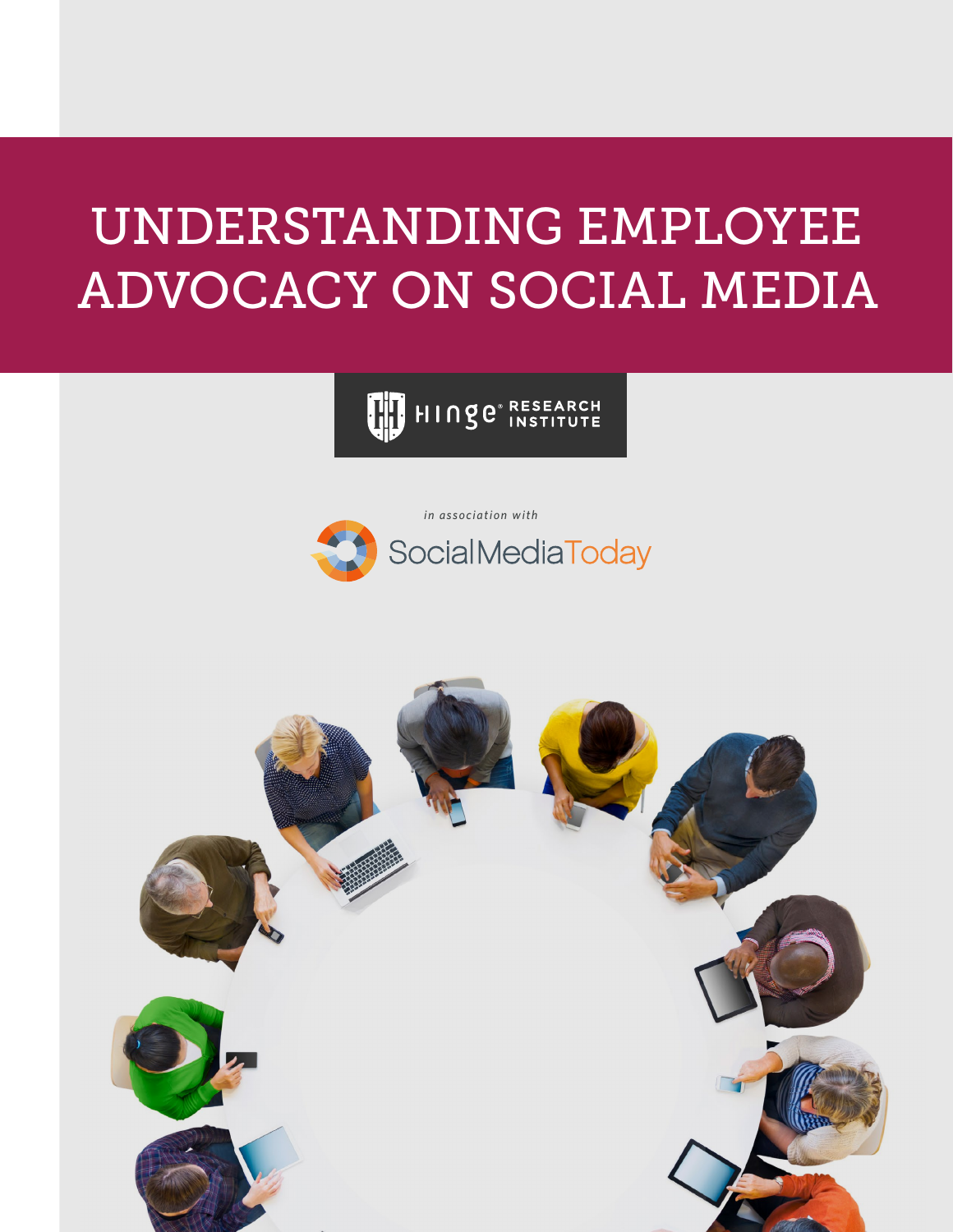# EXECUTIVE SUMMARY

Social media plays an important role in business today. It is a convenient way businesses can create and share content, build engagement, and interact with their target audiences. Recently, firms have recognized an opportunity to leverage the personal social networks used by their employees, turning them into ambassadors for their brand. This practice is known as employee advocacy.

What is the current state of employee advocacy? What are the benefits? How can a firm build a successful employee advocacy program? Social Media Today and the Hinge Research Institute conducted a joint research study to answer these questions.

In this report, the results show:

- Firms with formal employee advocacy programs grow faster and see more benefits than those without them. Nearly 31% of high-growth firms have a formal employee advocacy program, more than double the average of all other firms.
- A formal employee advocacy program helps shorten the sales cycle. Nearly 64% of advocates in a formal program credited employee advocacy with attracting and developing new business, and nearly 45% attribute new revenue streams to employee advocacy.
- Benefits of employee advocacy extend beyond the firm and impact the advocates themselves in a positive way. Almost 86% of advocates in a formal program said that their involvement in social media had a positive impact on their career.
- The Millennial Generation recognizes that using social media can differentiate them from their peers, develop social media skills that are in high demand, and lead to more job opportunities.
- Implementing an employee advocacy program is not for the faint of heart. It requires proper training, a significant time investment, and the appropriate software tools. On average, nearly 60% of individuals in formal employee advocacy programs spend at least five hours per week using social media for business purposes.
- The most effective way to motivate employees to advocate the firm brand on social media is to explain why they are being asked to do so. Both managers and advocates agree that this communication is the biggest motivator, more so than gifts, monetary incentives, or public recognition of performance.



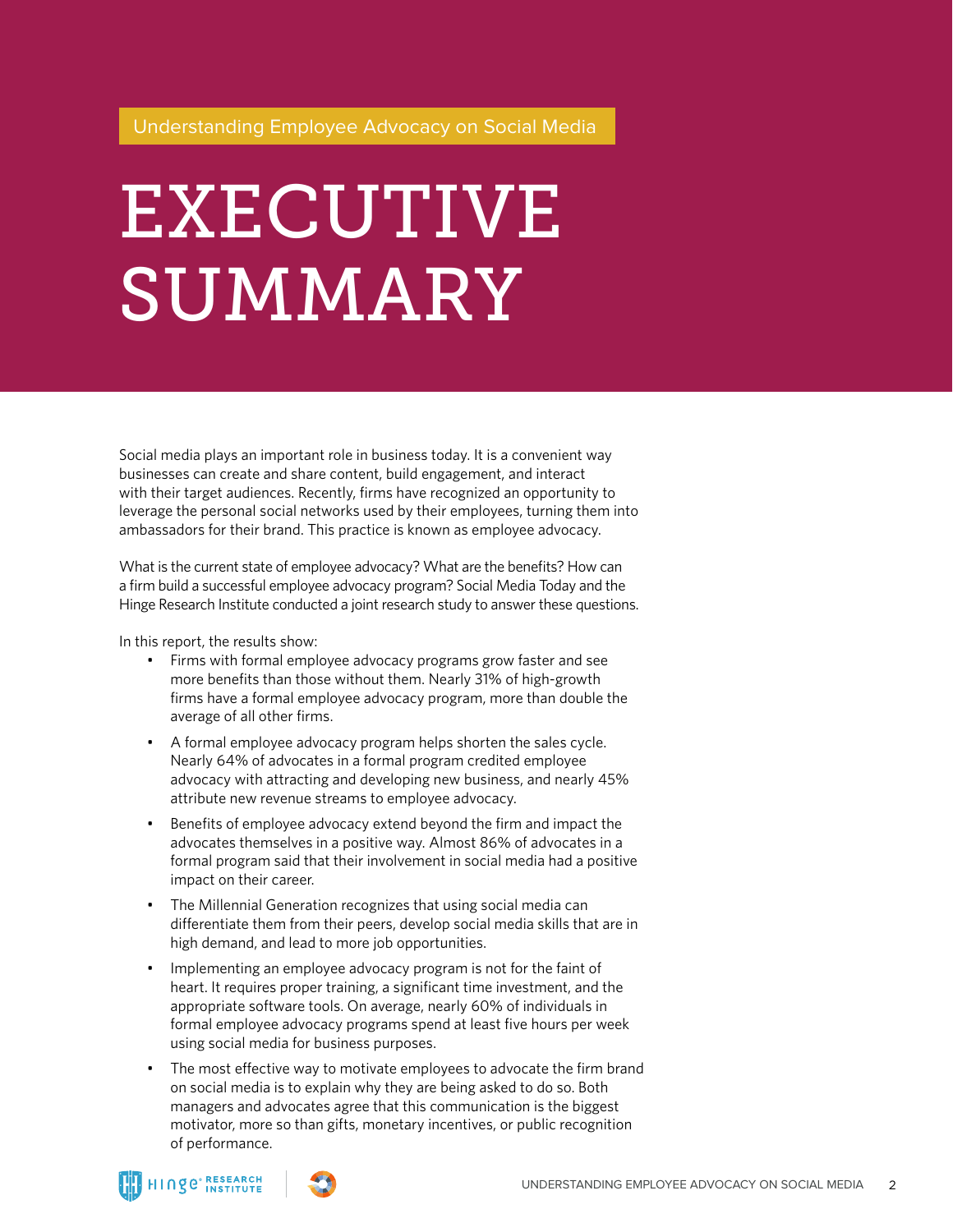### **WHAT IS EMPLOYEE ADVOCACY?**

Employee advocacy is the promotion of a firm's brand by its employees. But it goes much deeper than that. It's a culture of believing in the content a firm produces and seeking out opportunities to spark discussions on social networks with other individuals who share similar passions or interests. In short, employees become a firm's brand ambassadors in the digital marketplace.

Digital communications can be impersonal — people are naturally more inclined to trust a face than a logo. So being able to see an individual's name and picture on a social media message makes the interaction more human and appealing.

Employee advocacy has tremendous potential, but many firms worry about its possible downsides. That's why Social Media Today teamed up with the Hinge Research Institute — to explore the potential of employee advocacy so companies like yours can understand the marketplace and make well-informed decisions.

### **WHAT WERE THE TOPICS COVERED?**

The study covered a range of topics. Key questions included:

- What is the current state of employee advocacy?
- How does employee advocacy impact my firm?
- How does employee advocacy impact the advocates?
- How can my firm build a successful employee advocacy program?

### **WHO PARTICIPATED IN THE STUDY?**

The Hinge Research Institute and Social Media Today conducted a comprehensive online survey of professionals who use social media for business purposes. Results were obtained from 588 study participants.

Questions took two forms:

- 1. Closed-ended "select all that apply" questions that included an array of possible choices. Since multiple responses were allowed, the cumulative total of responses typically exceeds 100%.
- 2. Questions answered with a rating scale (0-10, for instance).



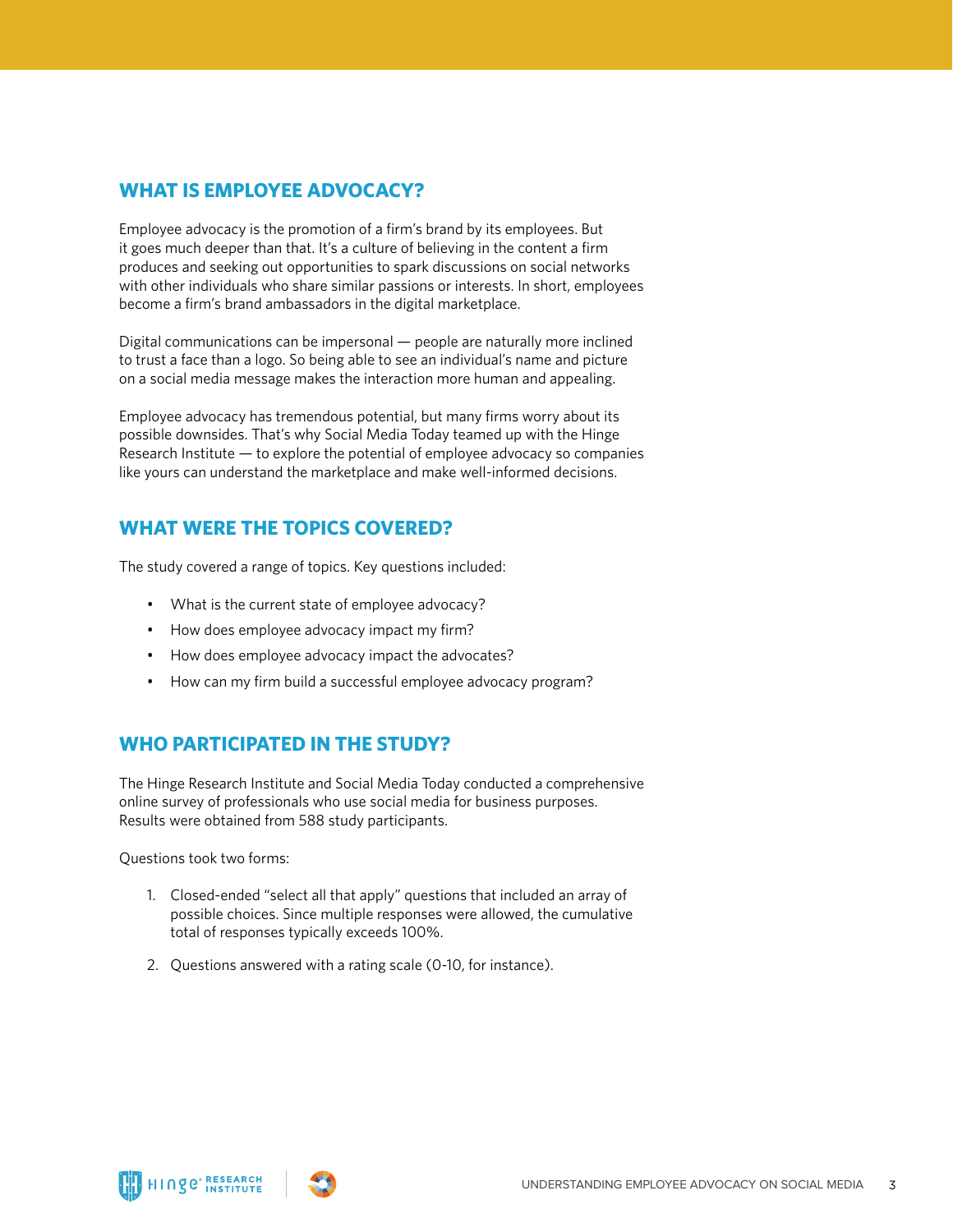# TABLE OF CONTENTS

- 5 A Look at the Marketplace
- 8 | Current State of Employee Advocacy
- 13 | Impact on Your Firm
- 16 | Impact on Advocates
- 19 | Building a Successful Program
- 24 About Hinge Research Institute
- 26 | How We Can Help



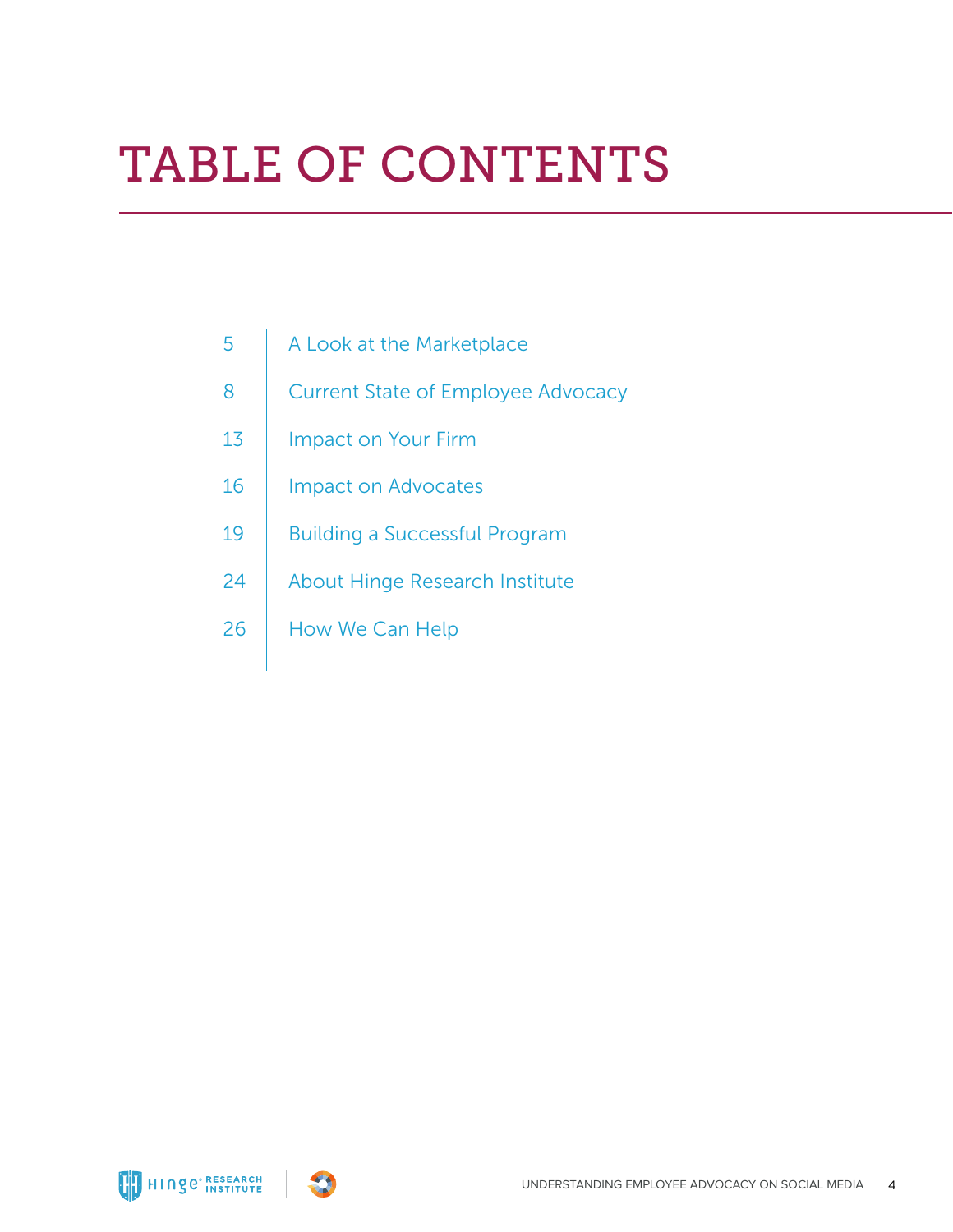# A LOOK AT THE MARKETPLACE

### **Sample Composition by Firm Size (Number of Employees)**



We asked respondents to identify the type of market audiences they serve. Many firms do business with multiple audiences, with the most common type of respondents operating in the B2B space.

### **Sample Composition by Market Audience**

| <b>Business to Business</b>   |       |  |
|-------------------------------|-------|--|
| <b>Business to Government</b> | 26.5% |  |
| <b>Business to Consumer</b>   | 26%   |  |
| <b>Business to Non-Profit</b> | 21.1% |  |

*\*Decimals were rounded to the nearest tenth of a percent. Grand totals may be affected.*



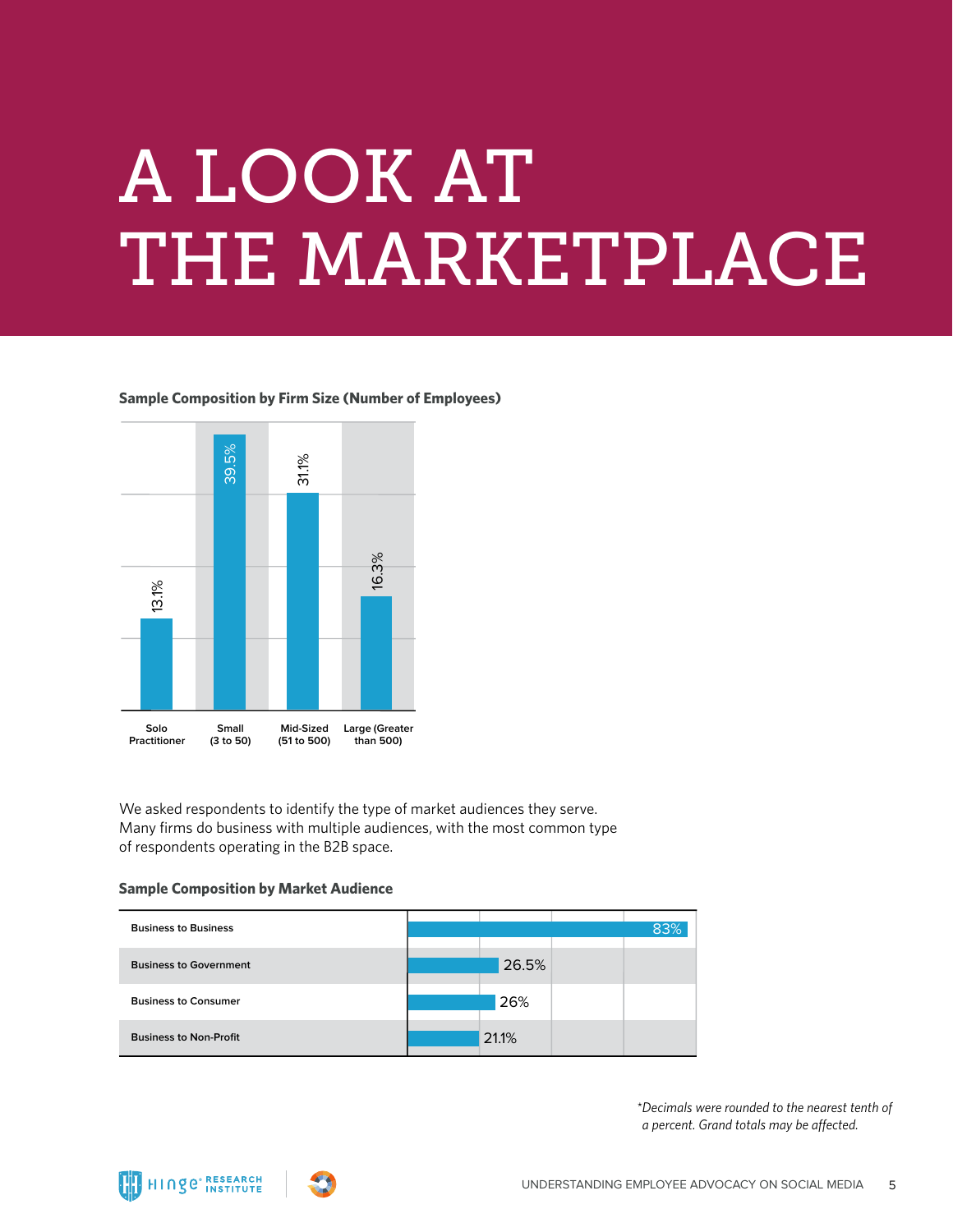The chart below describes the industries of individual respondents.

### **Sample Composition by Respondent Industry**



### **Sample Composition by Growth Rate**





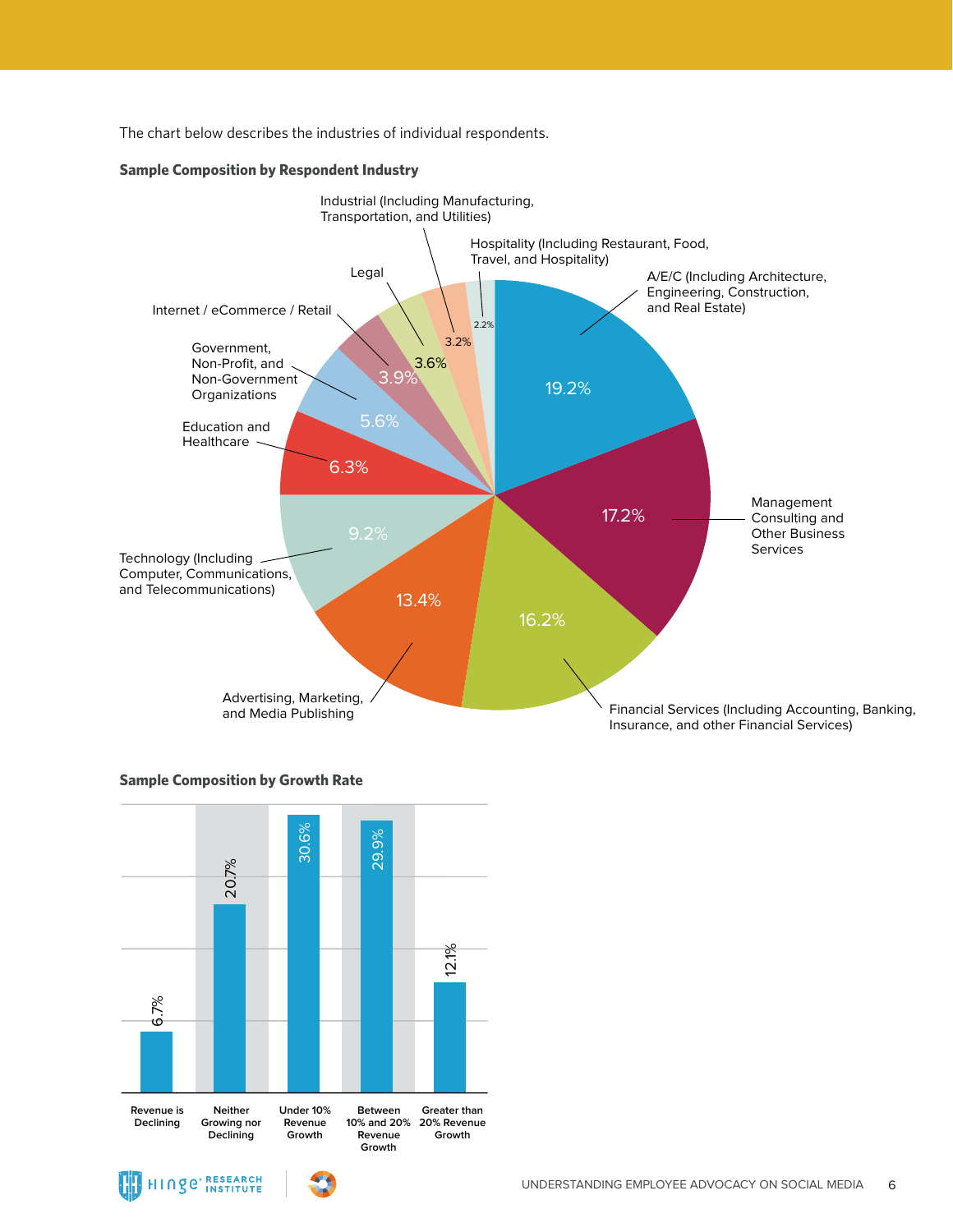### **Sample Composition by Generation**



**Sample Composition by Gender**





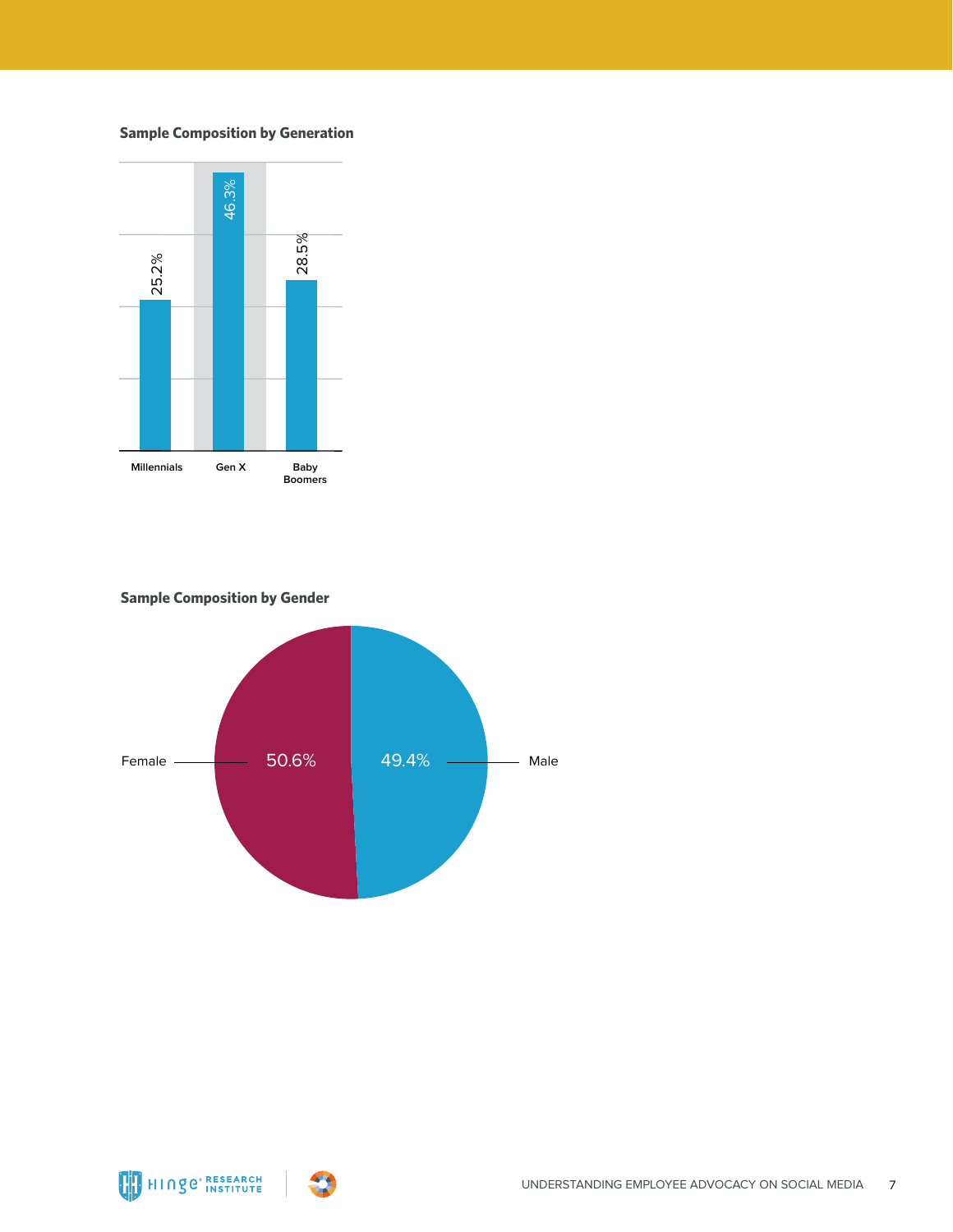# CURRENT STATE OF EMPLOYEE ADVOCACY

How are firms approaching employee advocacy? We asked respondents to indicate the level of maturity of their employee advocacy program. We discovered a significant opportunity for forward-looking companies to be on the front lines of this trend in the marketplace. More than 80% of firms do not have a formal, comprehensive employee advocacy program.

### **Maturity Level of Employee Advocacy Programs**



83% have not launched an employee advocacy program

17% have implemented a formal, comprehensive program

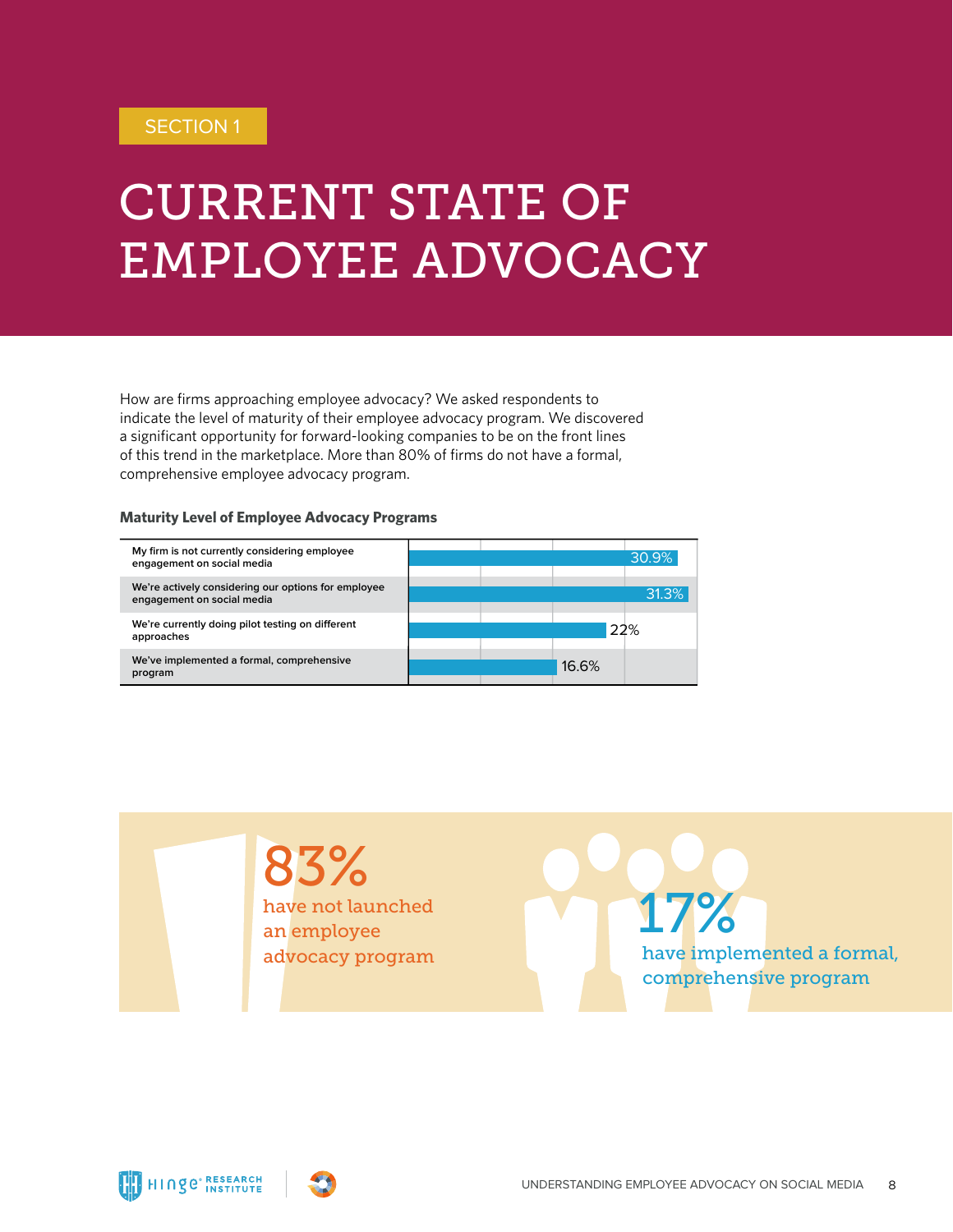## **WHO OWNS EMPLOYEE ADVOCACY?**

Employee advocacy is growing in the marketplace, so there is an increasing need for firms to manage it within their organizations. We asked respondents to identify their role in their social media advocacy program. We found that most managers of employee advocacy programs considered themselves managers as well as advocates. This suggests that management is leading by example, using their engagement on social media as a blueprint for others to follow.

### **Sample Composition by Role in Employee Advocacy**



Overall, more than half of the respondents sampled said that the Marketing department manages employee engagement on social media, while over 25% said that no specific department owns it.

### **Owners of Employee Advocacy on Social Media**

| Marketing                      | 51.7% |
|--------------------------------|-------|
| <b>No Specific Department</b>  | 25.7% |
| <b>Senior Management</b>       | 10.9% |
| The "Social Media" Department  | 8.7%  |
| <b>Human Resources</b>         | 8.3%  |
| <b>Internal Communications</b> | 6.9%  |
| <b>Sales</b>                   | 4.9%  |
| <b>Customer Service</b>        | 3.2%  |
| Owner                          | 1.7%  |
| <b>Public Relations</b>        | 0.34% |
| <b>Internet Department</b>     | 0.17% |
| Operations                     | 0.17% |
| We Don't Use Social Media      | 0.17% |



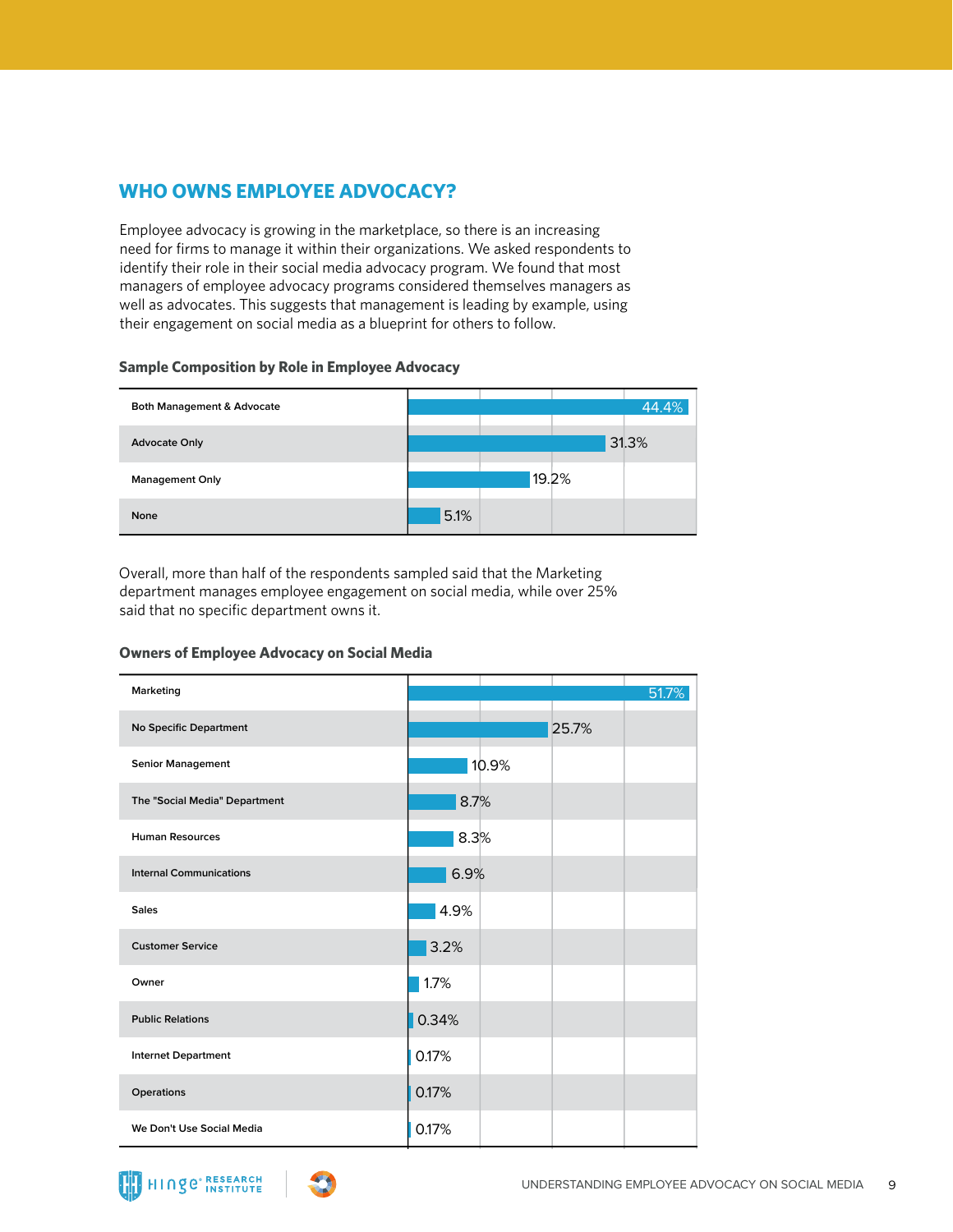# **HOW MUCH TIME DO EMPLOYEE-ADVOCATES SPEND ON SOCIAL MEDIA?**

We asked respondents to indicate how much time they spend on social media for their business. Nearly 40% indicated that they spent 1 to 5 hours per week on business-related social media activities.



### **Time Spent on Social Media for Business Use**

However, when we look only at individuals in formal employee advocacy programs, nearly 60% spend more than five hours each week on average on business-related social media activities.



### **Time Spent on Social Media for Business Use**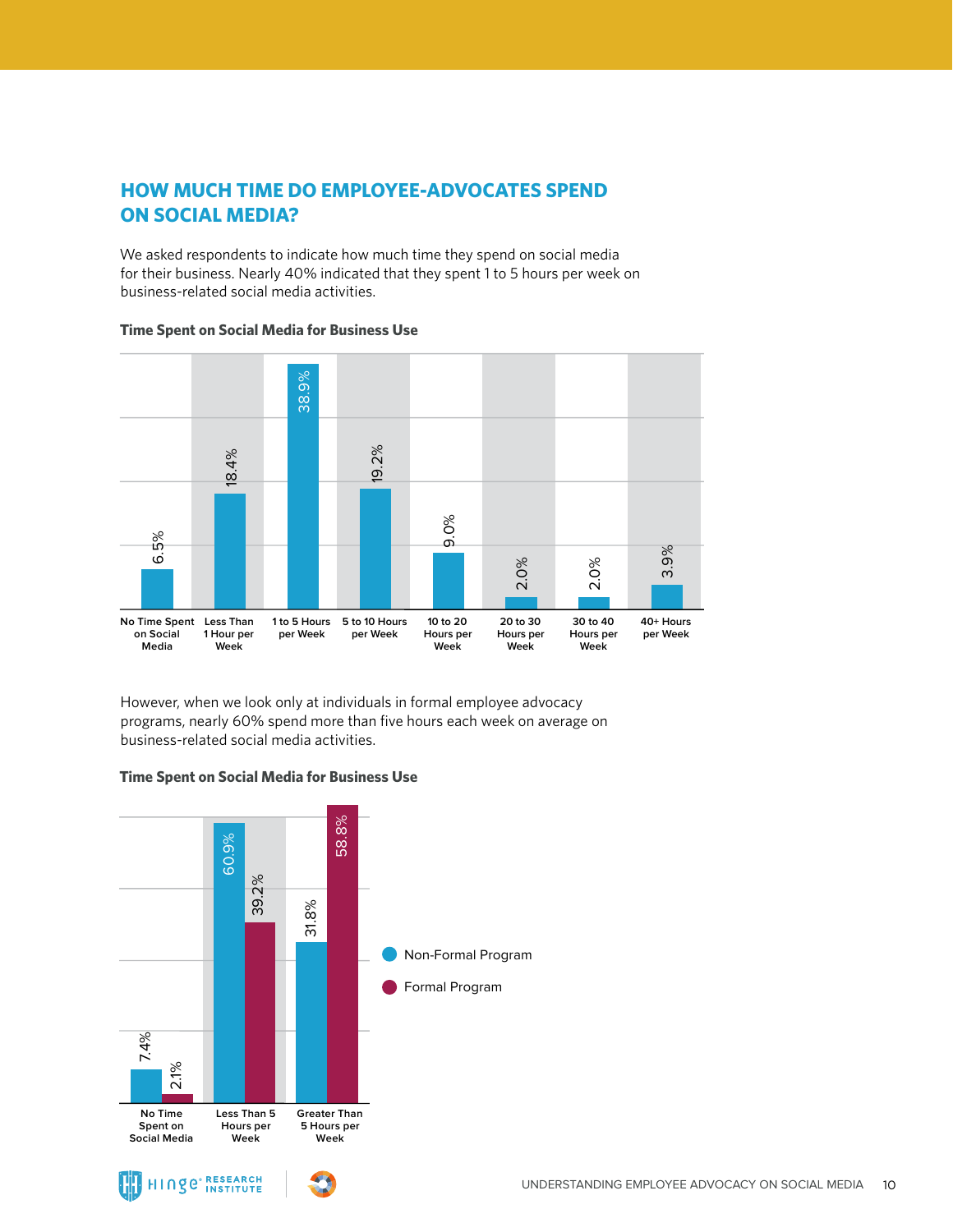### **WHAT OTHER TOOLS ARE FIRMS USING?**

Next, we asked respondents to identify other tools they use to enhance their social media engagement. Social media analytics, content scheduling, authoring, and publishing tools, and social listening topped the list of popular tools.

| <b>Social Media Analytics</b>                                 |       | 55.9% |
|---------------------------------------------------------------|-------|-------|
| Content Scheduling, Authoring, and Publishing<br><b>Tools</b> |       | 42.4% |
| <b>Social Listening</b>                                       |       | 34.2% |
| <b>Community Platforms</b>                                    | 16.5% |       |
| e-Learning Platforms                                          | 15.3% |       |
| <b>Enterprise Social Platforms</b>                            | 10.2% |       |
| <b>Real Time Routing of Actions</b>                           | 8.5%  |       |
| <b>Employee Advocacy Platform</b>                             | 8.3%  |       |
| None                                                          | 5.1%  |       |

**Tools Used to Help with Engagement on Social Media**

Firms that have a formal employee advocacy program have a higher use of employee advocacy platforms than firms without a formal program.

### **Use of Employee Advocacy Platforms**

| Formal Program                    |      |       | 26.8% |
|-----------------------------------|------|-------|-------|
| <b>Pilot Testing</b>              |      | 13.2% |       |
| <b>Considering Options</b>        | 3.3% |       |       |
| Not Considering Employee Advocacy | 0%   |       |       |



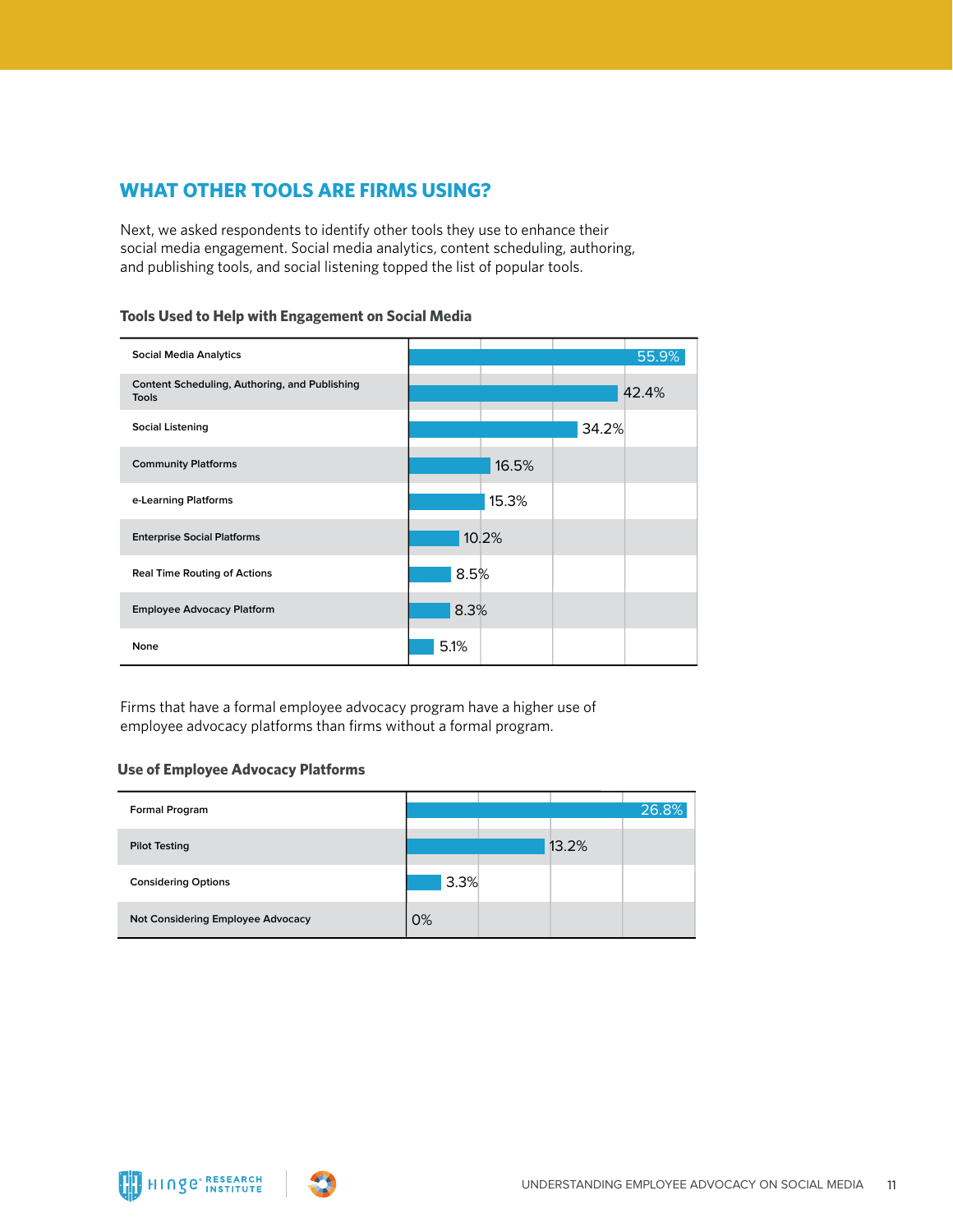# **HOW ARE FIRMS MEASURING THE SUCCESS OF EMPLOYEE ADVOCACY PROGRAMS?**

Respondents identified an average of 3 ways of measuring the success of social media engagement. Growth in the number of social followers, impact on website traffic, and the number of leads from social channels were the top three ways that firms measure the success of employee advocacy on social media.

| Growth in the number of social followers                   |      |       |       | 60.2% |
|------------------------------------------------------------|------|-------|-------|-------|
| Impact on website traffic                                  |      |       |       | 56.7% |
| Number of leads from social channels                       |      |       | 39.6% |       |
| Increase in social "chatter" about your brand              |      |       | 38.5% |       |
| Increased impressions of company sponsored<br>content      |      |       | 32.4% |       |
| Increase in revenue/ financial impact                      |      | 25.1% |       |       |
| Number of employees "buying in" to social<br>engagement    |      | 21.7% |       |       |
| We don't measure the success of social media<br>engagement | 4.6% |       |       |       |
| Individual post metrics                                    | 1.6% |       |       |       |
| Not currently engaged                                      | 1.1% |       |       |       |

### **Measuring Success of Social Media Engagement**

Respondents identified an average of 3 ways of measuring the success of social media engagement.



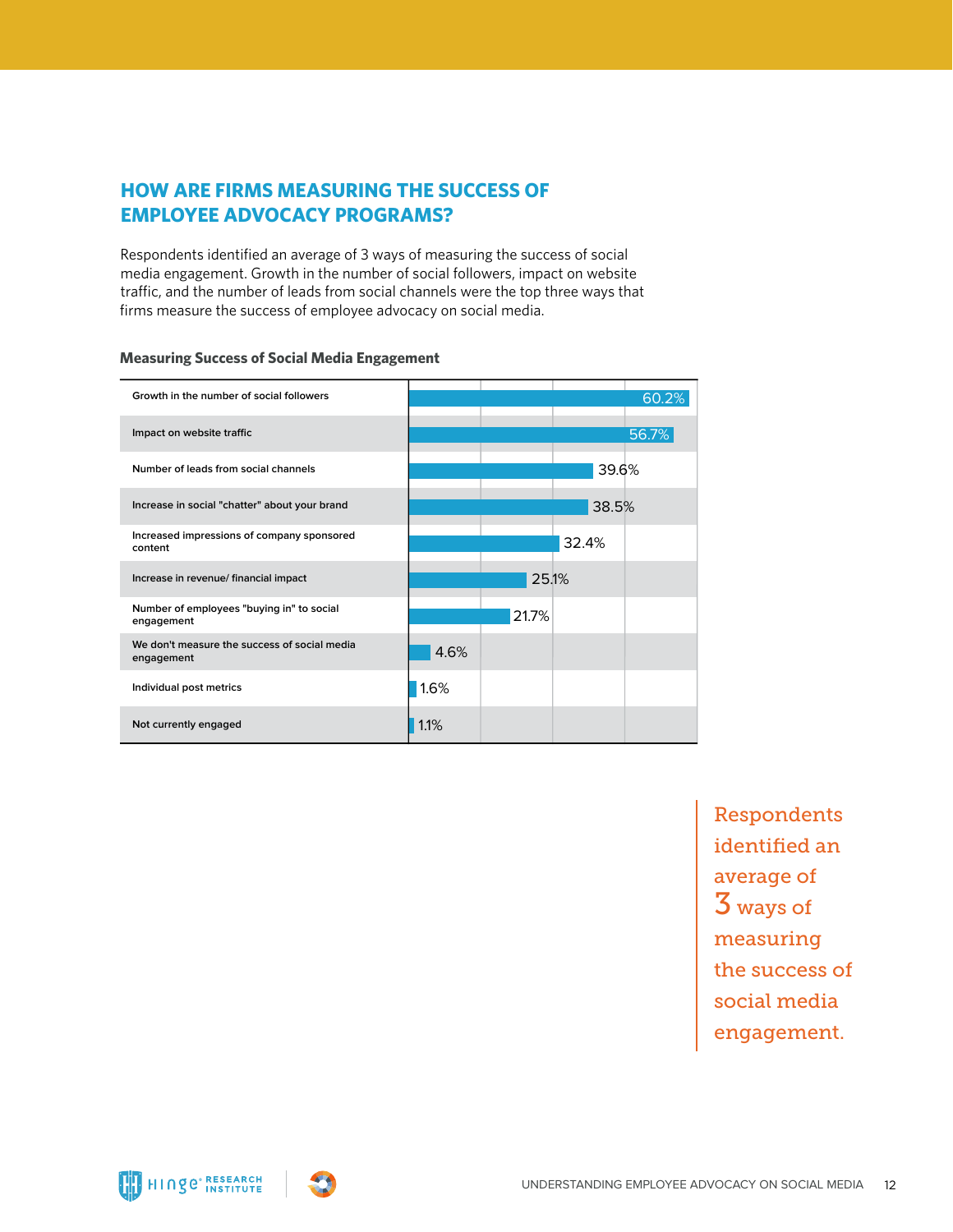# IMPACT ON YOUR FIRM

To better understand why employee advocacy on social media is beneficial, we asked respondents to identify the benefits to their firm from employee advocacy efforts. Over 96% of respondents identified benefits that they see from their engagement on social media. On average, respondents identified 4 different benefits that they receive from employee advocacy on social media.

Over 96% of respondents identified benefits that they see from their engagement on social media.





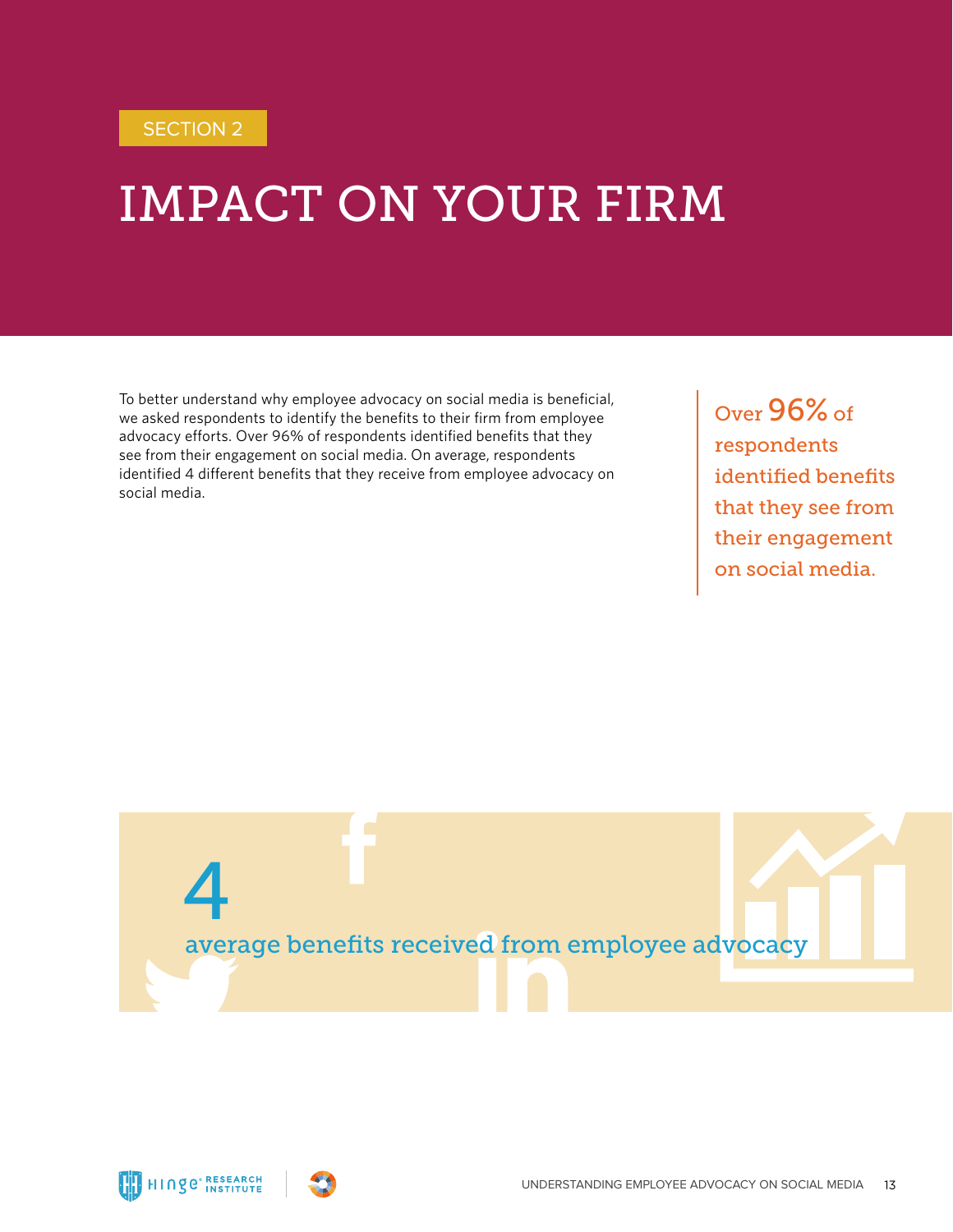Increased visibility and brand recognition were the top two benefits that firms received from employee advocacy on social media. However, visibility and brand recognition can be difficult to measure. Firms also identified tangible, measurable benefits, including:

- Increased inbound web traffic
- Better search engine rankings
- Increased content downloads
- Decreased marketing costs

### **Benefits Firms Receive from Employee Advocacy**

| Increased visibility              | 79.1% |
|-----------------------------------|-------|
| Increased brand recognition       | 65%   |
| Increased inbound web traffic     | 44.9% |
| Improved brand loyalty            | 33.7% |
| Better search engine rankings     | 32.4% |
| <b>Customers become advocates</b> | 29.7% |
| Increased content downloads       | 24.6% |
| Improved customer service         | 20%   |
| Decreased marketing costs         | 17.1% |
| Higher conversion rates           | 12.6% |
| Shortens the sales cycle          | 11.2% |
| We haven't seen any benefits yet  | 3.5%  |

There is a correlation between the sophistication of employee advocacy programs and the number of benefits firms realize from their employee engagement on social media. Firms with a formal program identified five benefits on average. This compares to firms that are not considering employee advocacy programs, who reported only 2.8 benefits.

### **Number of Identified Benefits by Program Type**



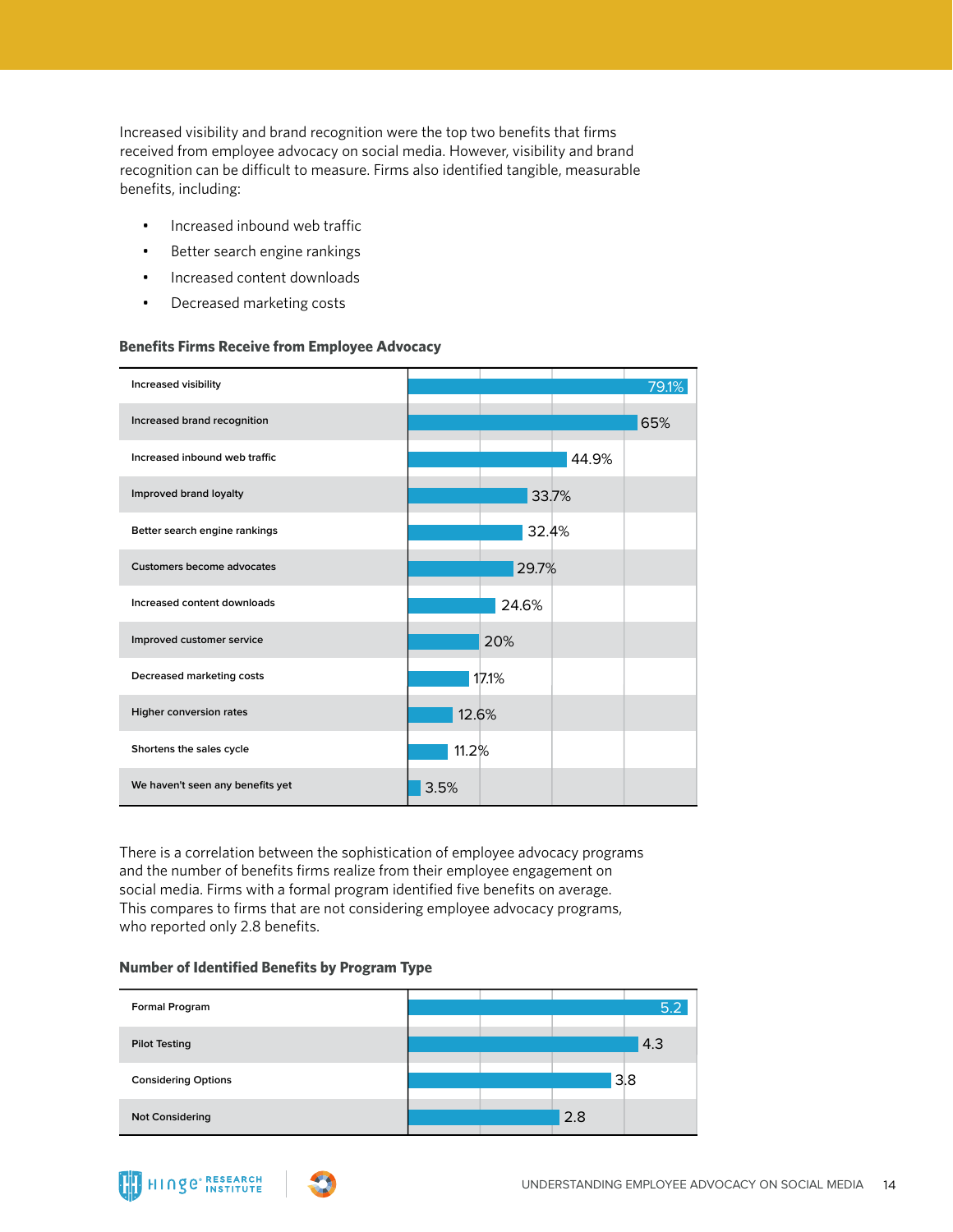## **DOES EMPLOYEE ADVOCACY IMPACT GROWTH?**

In any industry, high-growth firms are the envy of the marketplace. Do they approach social media in a different way? We've segmented respondents by growth rate to give us insight into how high-growth firms are approaching employee advocacy.

Firms with a formal program grow faster and see more benefits than those without a formal program. 31% of high-growth firms have a formal employee advocacy program, more than double the percentage of all other firms.

### **Firms with Formal Employee Advocacy Programs Grow Faster**

| Greater than 20% Revenue Growth |  |       |  |
|---------------------------------|--|-------|--|
|                                 |  |       |  |
| <b>All Other Firms</b>          |  | 14.7% |  |
|                                 |  |       |  |

When asked to describe how employee engagement on social media has benefited their firms, 27% of high-growth firms reported a shortened sales cycle. This percentage was twice that of their slower growing counterparts. Firms whose revenue is declining did not see this as a benefit at all.

### **Shortens the Sales Cycle**

 $Inge<sub>inst</sub>$ 



Employee advocacy also contributes to a firm's bottom line. Advocates participating in formal employee advocacy programs noted two business development benefits. These benefits include: 1) attracting and developing new business, and 2) generating new revenue. This phenomenon is known as "social selling."

### **The Effect of Employee Advocacy on Social Selling**

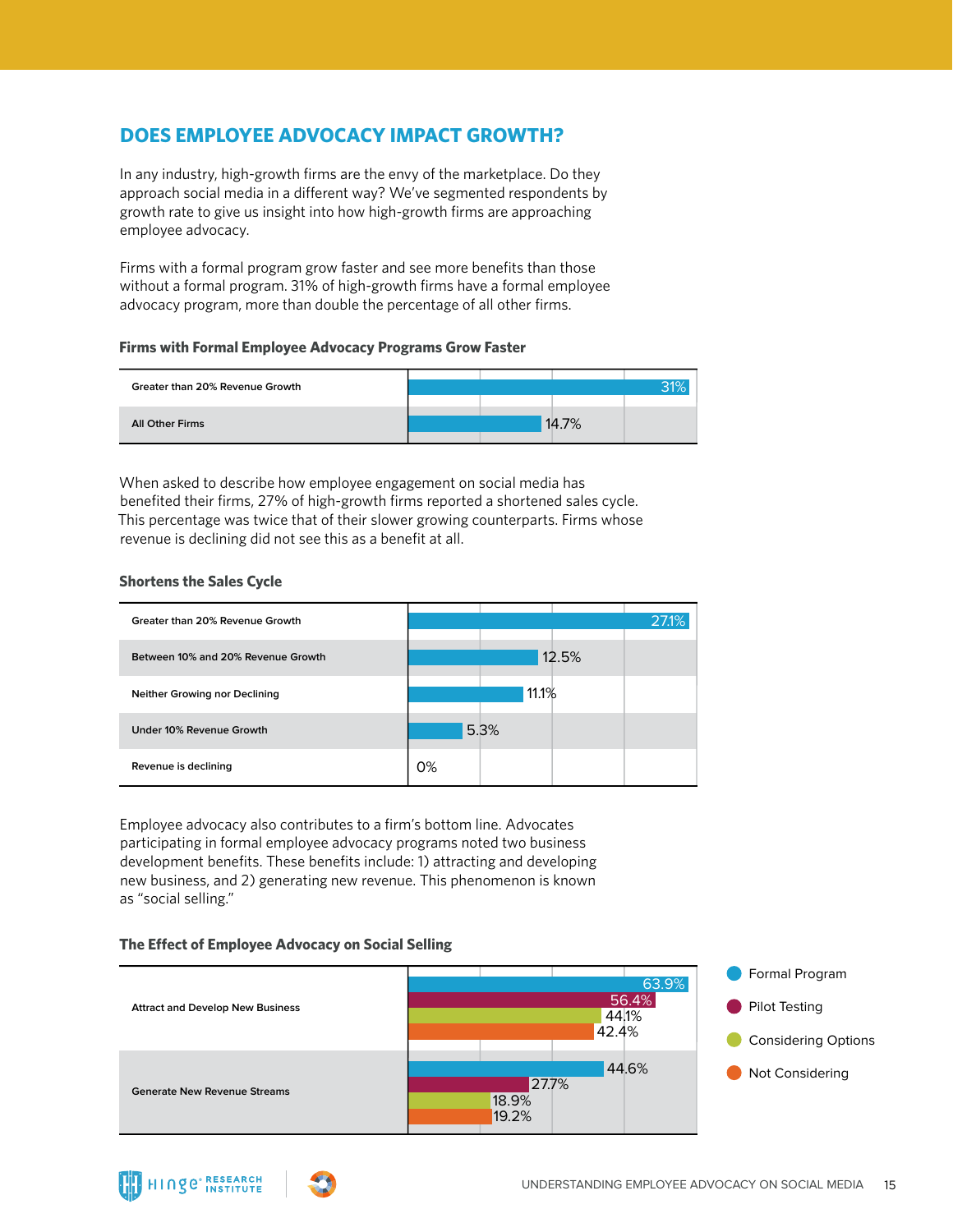# IMPACT ON ADVOCATES

Employee advocacy programs don't just benefit firms, they help the advocates, too.

We asked respondents to indicate whether their involvement on social media for professional purposes has helped their career, hurt their career, or has had no impact on their career. We found that engaging on social media for professional purposes carries an enormous upside. A clear majority of respondents said that their professional engagement on social media has helped their career, while next to none said social media has hurt their career.

### **Impact of Social Media on Your Career**





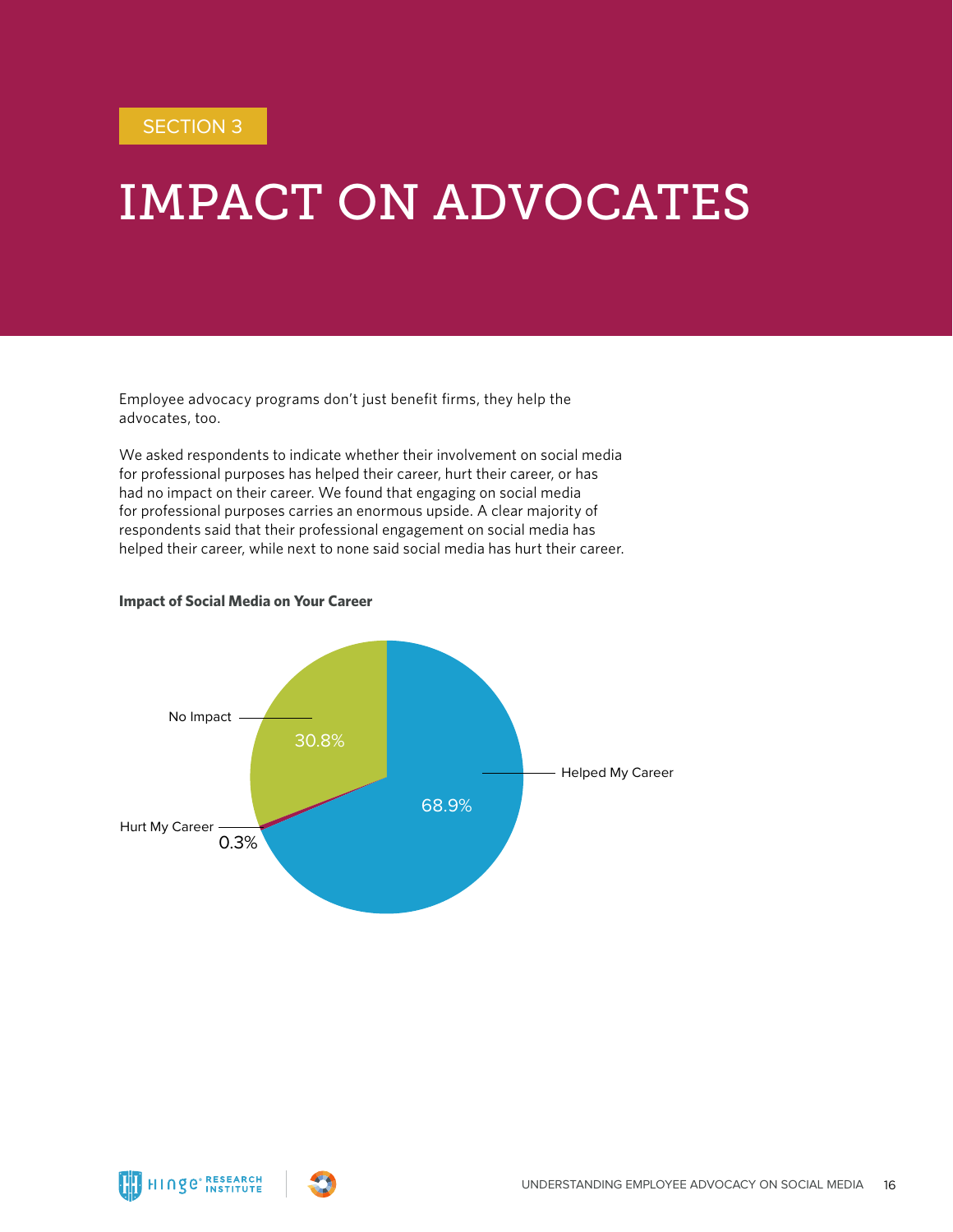Compared to firms without formal programs, more respondents in firms with a formal employee advocacy program said that their engagement on social media has had a positive affect on their career.

### **Impact of Social Media on Your Career (Helped My Career)**



Expanding professional networks and keeping up with industry trends are the two most common benefits of employee involvement in social media.

### **Benefits Advocates Receive from Employee Advocacy**

| Expanded professional network               | 87.2% |
|---------------------------------------------|-------|
| Keep up with industry trends                | 76%   |
| Attract and develop new business            | 50.4% |
| Opportunities for professional partnerships | 48.6% |
| Develop skills in high demand               | 47.2% |
| More opportunities for referrals            | 45.7% |
| Differentiation from peers                  | 45.7% |
| Recognized as a thought leader              | 44%   |
| Access to more job opportunities            | 37.8% |
| Generate new revenue streams                | 26.4% |
| Discover new career paths                   | 25.7% |



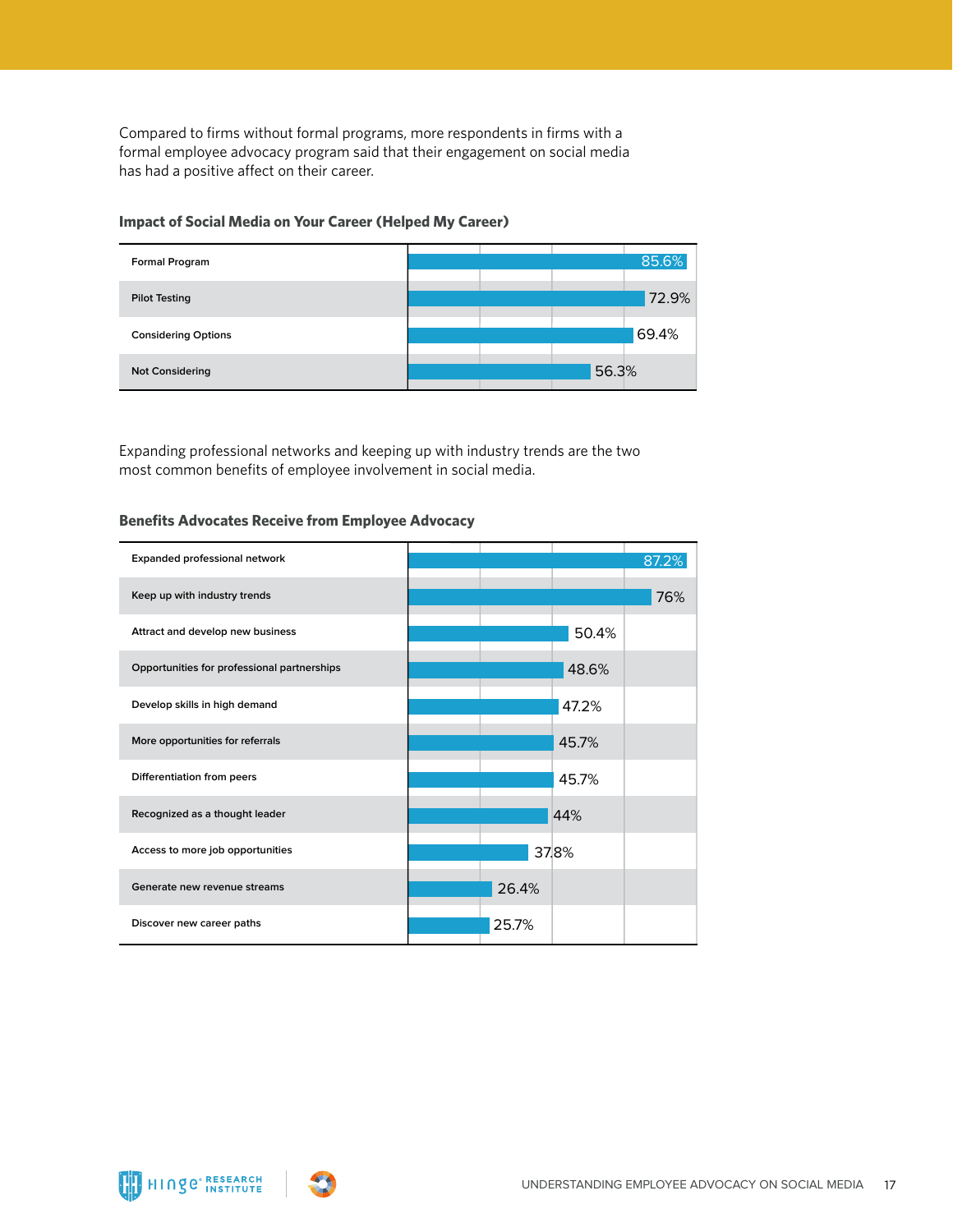Looking through a generational lens, Millennials recognize how their involvement on social media can differentiate them from their peers, develop skills that are high in demand, and lead to more job opportunities.



#### **Benefits of Employee Advocacy by Generation**

Millennials in the workplace view their engagement on social media as an opportunity to enhance their career

 $\bullet$ 



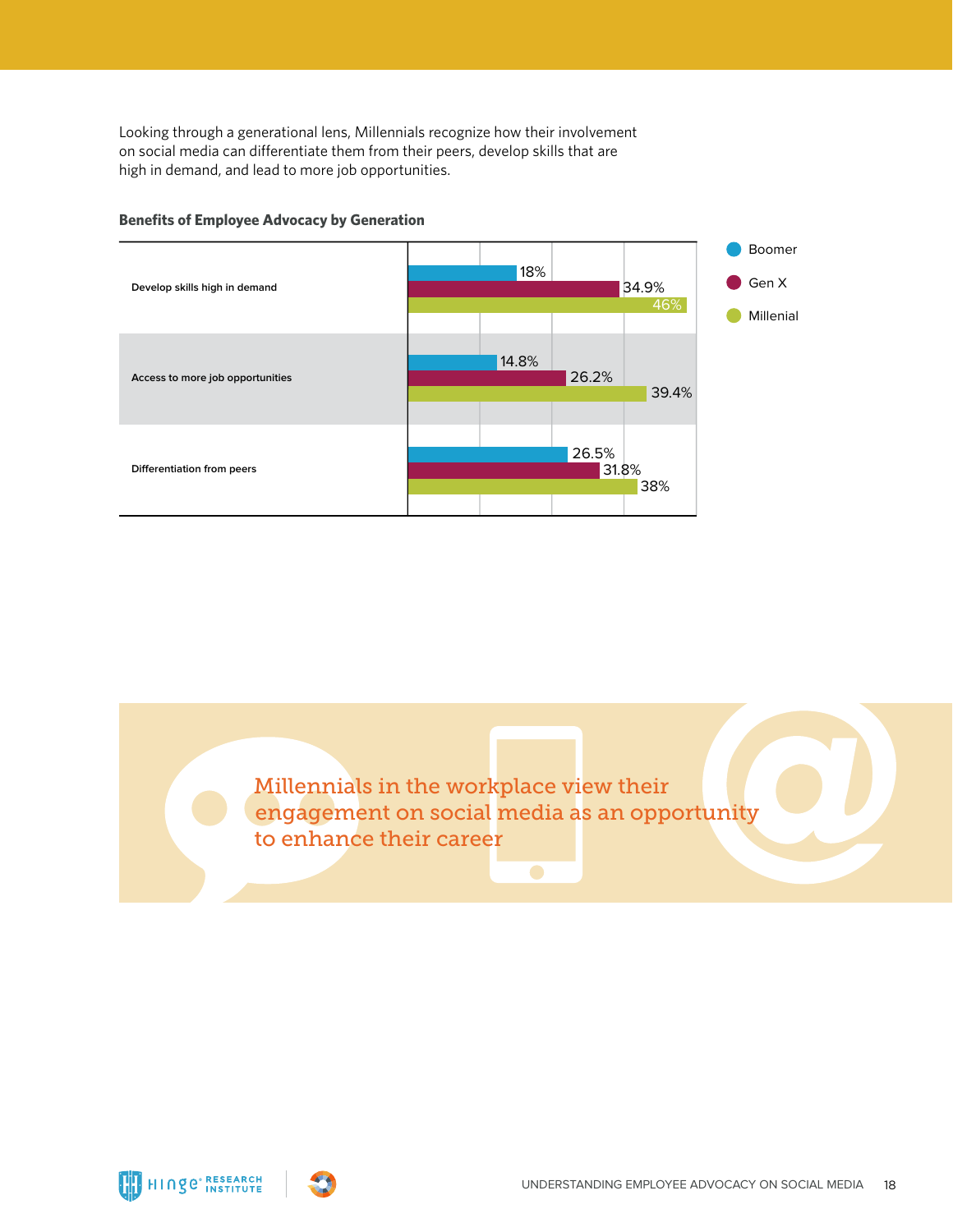# BUILDING A SUCCESSFUL PROGRAM

## **TRAIN YOUR EMPLOYEES TO BE ADVOCATES**

It's dangerous to assume that employees know how to use social media in a business setting.

We asked respondents to indicate whether or not they received social media training from their firms. 72% of respondents identified that they have not received any type of training from their firm. And 57% of respondents indicated that additional training on social media engagement would have a significant impact on employees within their firm.



### **Have you received training from your firm for engagement on social media?**

72% of respondents identified that they have not received any type of social media training from their firm.

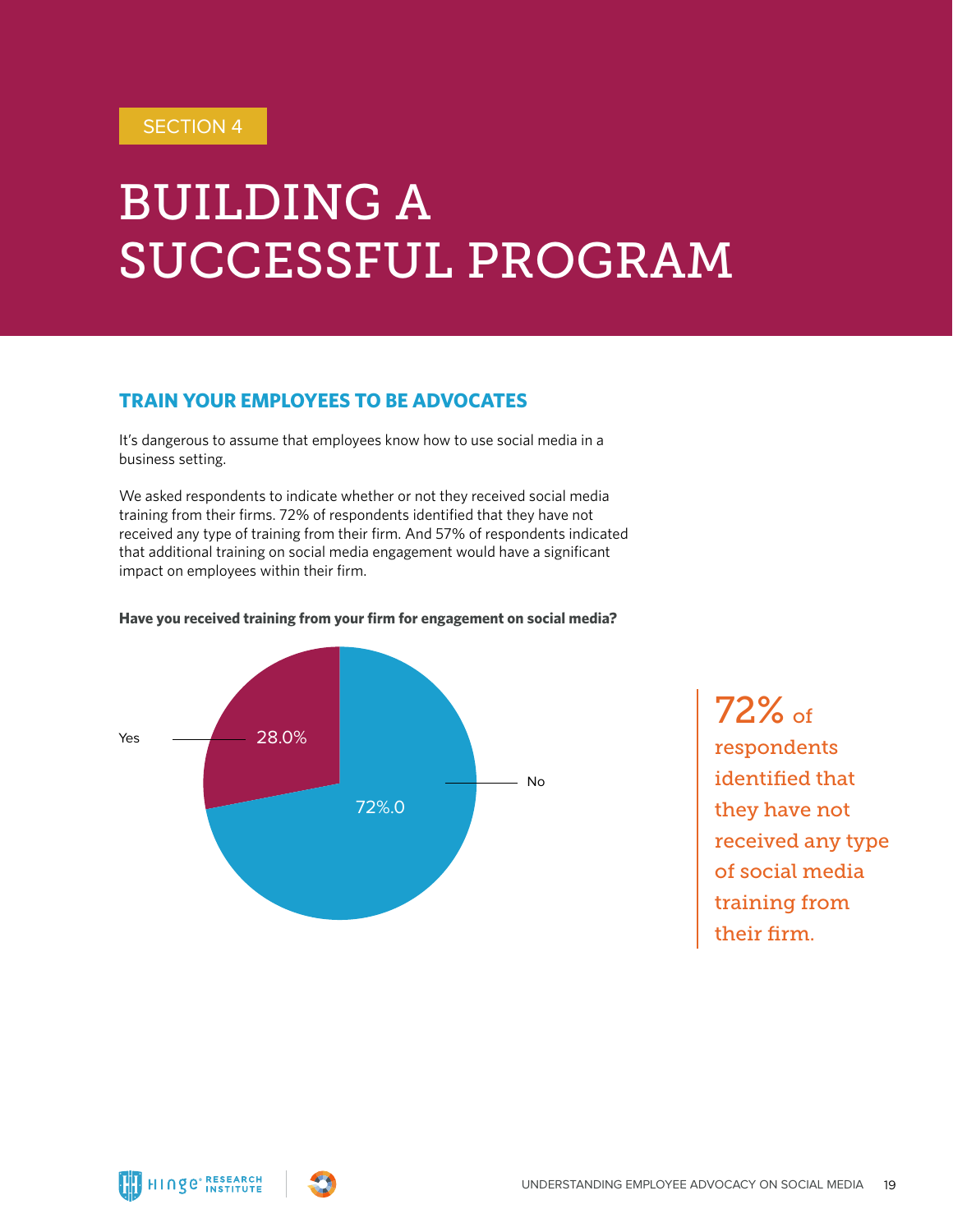There is a relationship between the ratio of employees who have received training and the sophistication of a firm's employee advocacy program. Over half of employees in firms with a formal program had received social media training. Just over 10% of employees in firms not considering a formal program had received training.



### **Individuals Who Have Received Social Media Training from Their Firm**

When measuring success, high-growth firms keep a closer eye on the number of employees that "buy-in" to social media engagement programs than do their slower growing counterparts. This emphasis on employee behavior contributes to a culture in which an employee advocacy program can be successful.

### **Measuring Success by the Number of Employees "Buying-In" to Social Engagement**

| Greater than 20% Revenue Growth    |       |       | 39.6% |
|------------------------------------|-------|-------|-------|
| Between 10% and 20% Revenue Growth |       | 23.3% |       |
| Neither Growing nor Declining      |       | 22.2% |       |
| Under 10% Revenue Growth           |       | 17.5% |       |
| Revenue is Declining               | 12.5% |       |       |

High-growth firms also trained a higher ratio of their employees on social media engagement.

### **Individuals Who Have Received Social Media Training from Their Firm**

| Greater than 20% Revenue Growth    |  |       | 45.1% |
|------------------------------------|--|-------|-------|
| Between 10% and 20% Revenue Growth |  | 29%   |       |
| Neither Growing nor Declining      |  | 27.4% |       |
| Under 10% Revenue Growth           |  | 23.1% |       |
| Revenue is Declining               |  | 20.7% |       |



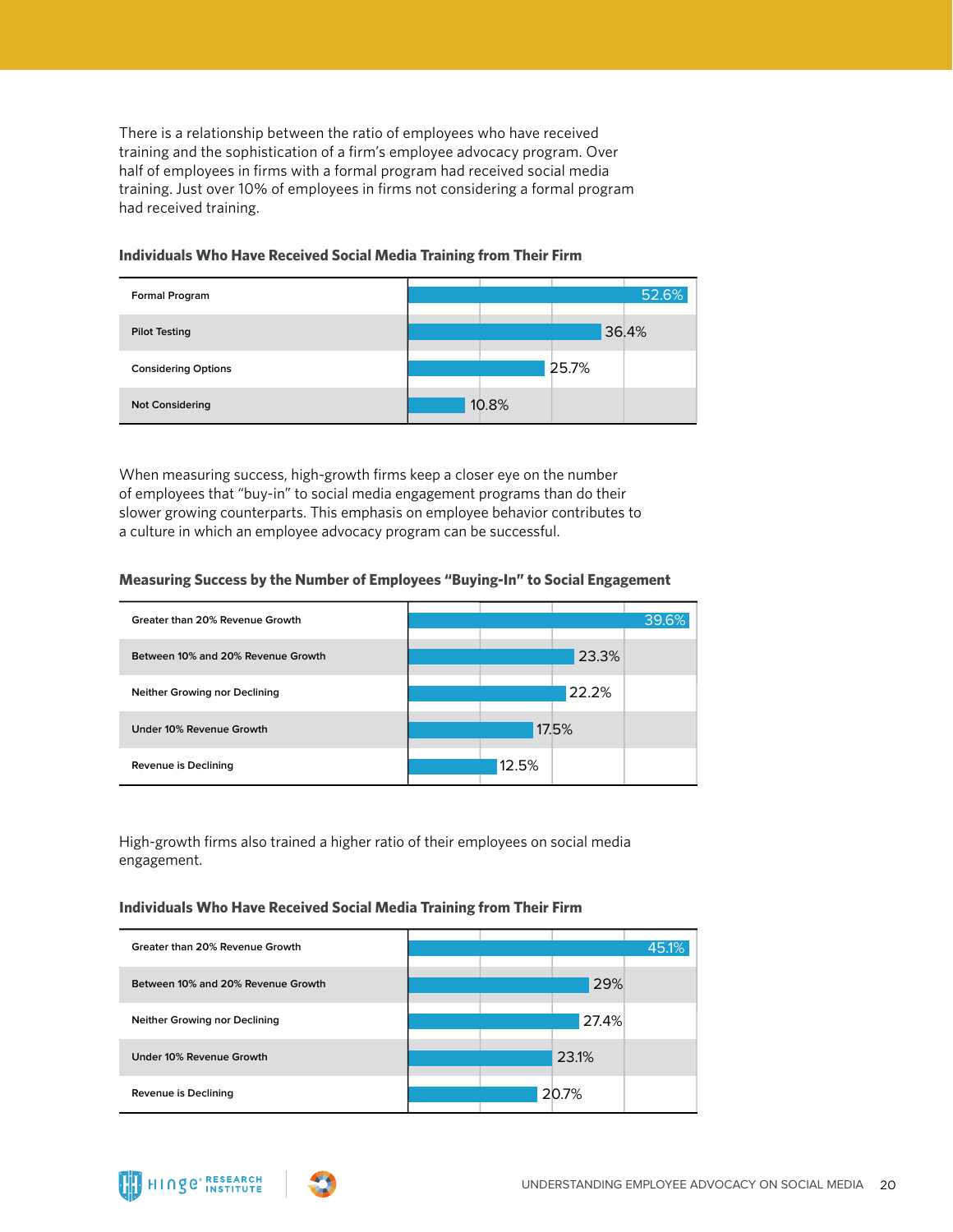### **PRIORITIZE YOUR TRAINING TOPICS**

Next, we asked respondents to identify what additional training they would find most beneficial. On average, respondents selected 5 different training topics, suggesting there is an opportunity for firms to further educate their employees on social media engagement.

### **Additional Training Topics**



HINGE<sup>.RESEARCH</sup>

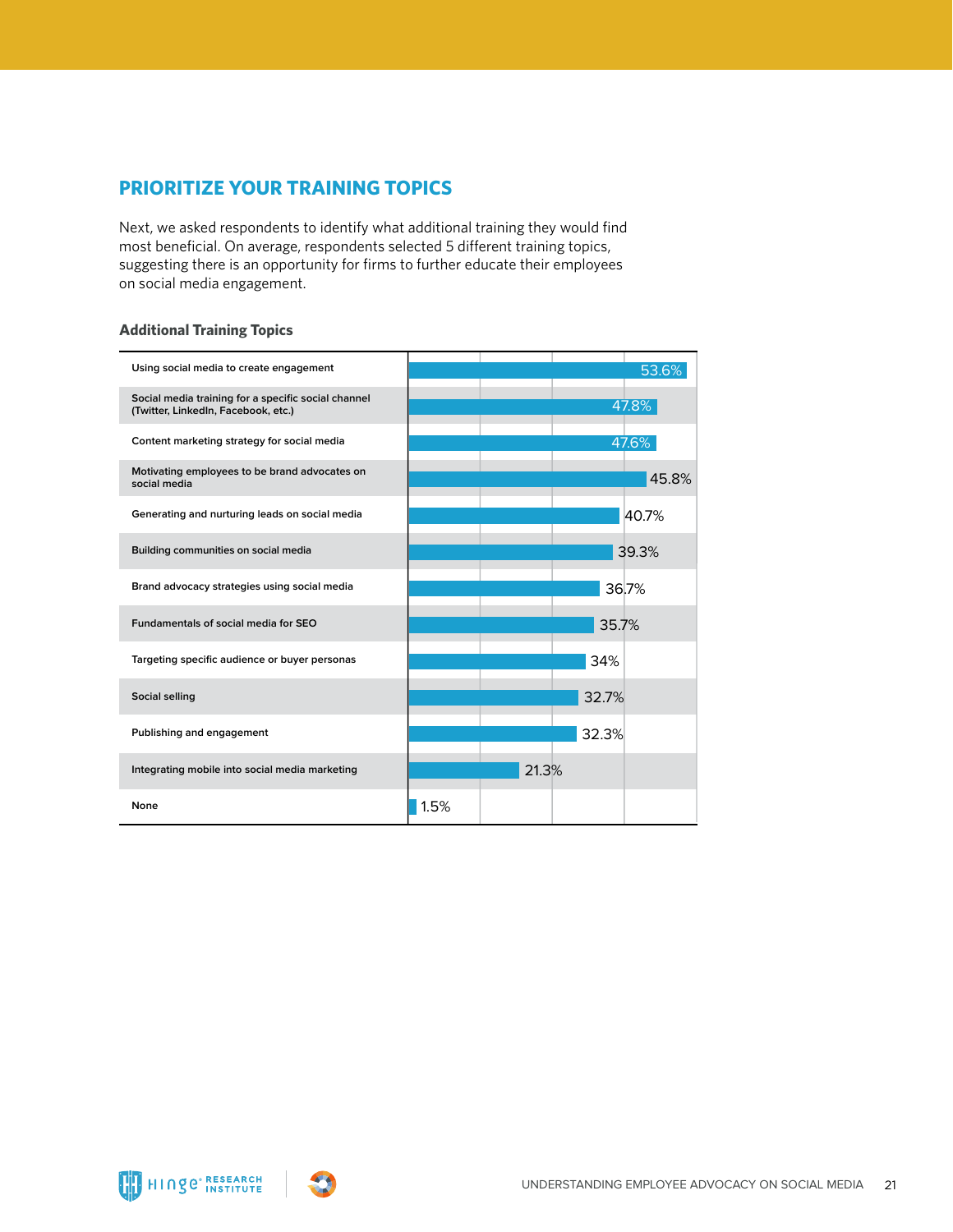### **FIND THE BEST PERSON OR TEAM TO TRAIN YOUR STAFF**

We asked respondents who they think would be best suited to provide the additional training topics they identified in the previous question. Overall, a specialized team of social media trainers was top of mind, followed by an online course.

| A specialized team of social media trainers                | 43.2% |
|------------------------------------------------------------|-------|
| An online course                                           | 35.2% |
| A social media guru                                        | 27.2% |
| In-house team                                              | 24.5% |
| Content or guide created by an employee<br>advocacy vendor | 20.2% |
| I can figure it out on my own                              | 13.3% |

### **Who Would be Best Suited to Provide Additional Training?**



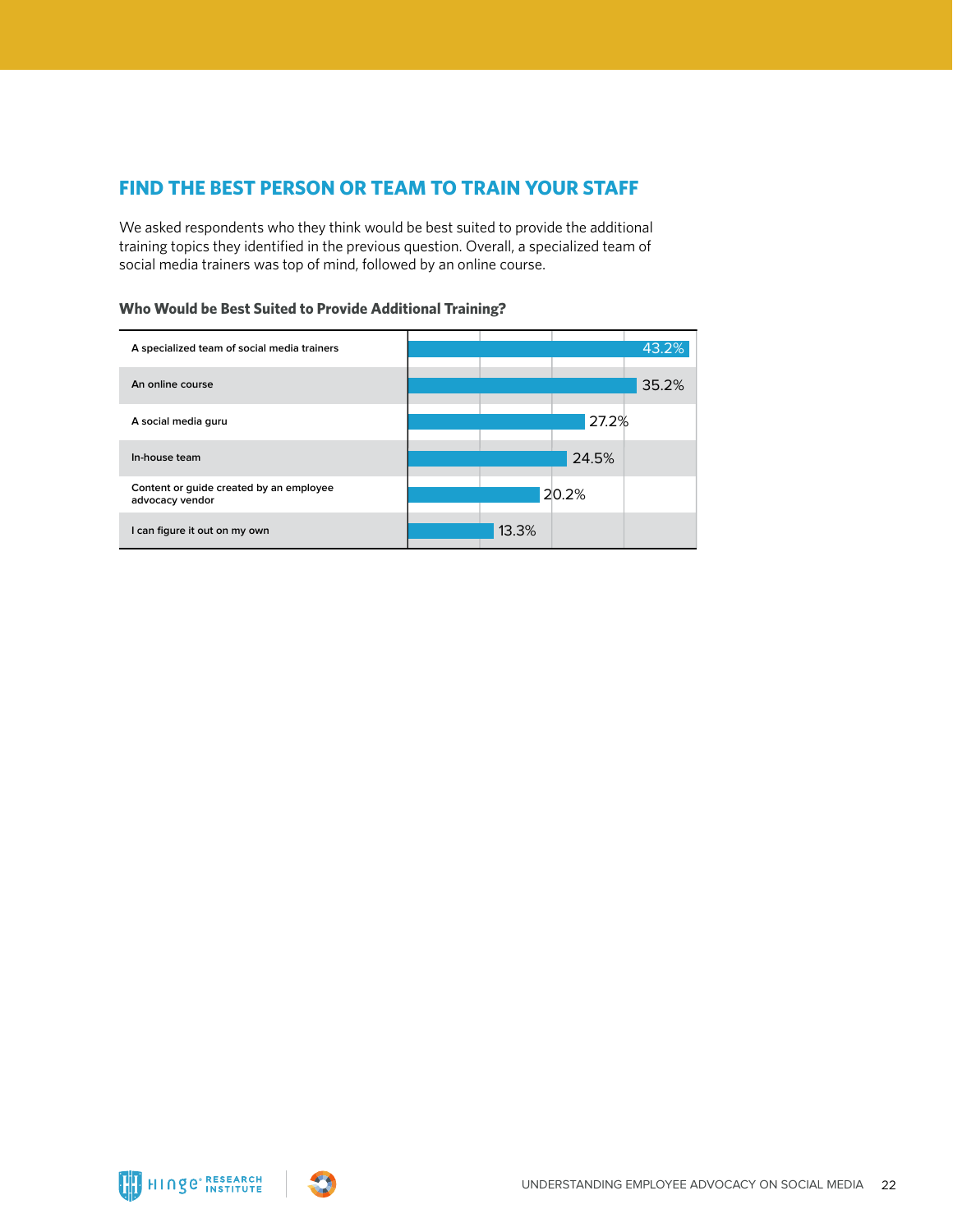### **PROPERLY MOTIVATE EMPLOYEES**

To implement a successful employee advocacy program, the employees within your firm must be motivated. After all, employees need to know why they are being asked to be brand advocates. Respondents said communicating the importance of social media was the biggest incentive. Surprisingly, over 30% of respondents don't have any incentives for employee engagement on social media.

### **Motivating Employees to Become Advocates**

| Communicate the importance of social media                                      |      |       | 41.2% |
|---------------------------------------------------------------------------------|------|-------|-------|
| No incentive provided                                                           |      |       | 30.1% |
| Public recognition of performance metrics                                       |      | 17.2% |       |
| Make social media engagement a friendly<br>competition                          |      | 15.7% |       |
| Set goals for performance metrics                                               |      | 14.8% |       |
| Gift incentives (Gift cards, meals, office supplies, etc.)                      |      | 11.6% |       |
| <b>Monetary incentives</b>                                                      |      | 10%   |       |
| Additional benefit incentives (Paid time off, remote<br>work flexibility, etc.) |      | 9.5%  |       |
| We do not advocate employee engagement on<br>social media                       |      | 7.7%  |       |
| Allot more time to social media engagement                                      | 0.9% |       |       |
| Illustrating ROI of employee advocacy                                           | 0.7% |       |       |
| Include it in my job description                                                | 0.7% |       |       |
| Additional training on social media engagement                                  | 0.2% |       |       |

HINGE<sup>®</sup> INSTITUTE

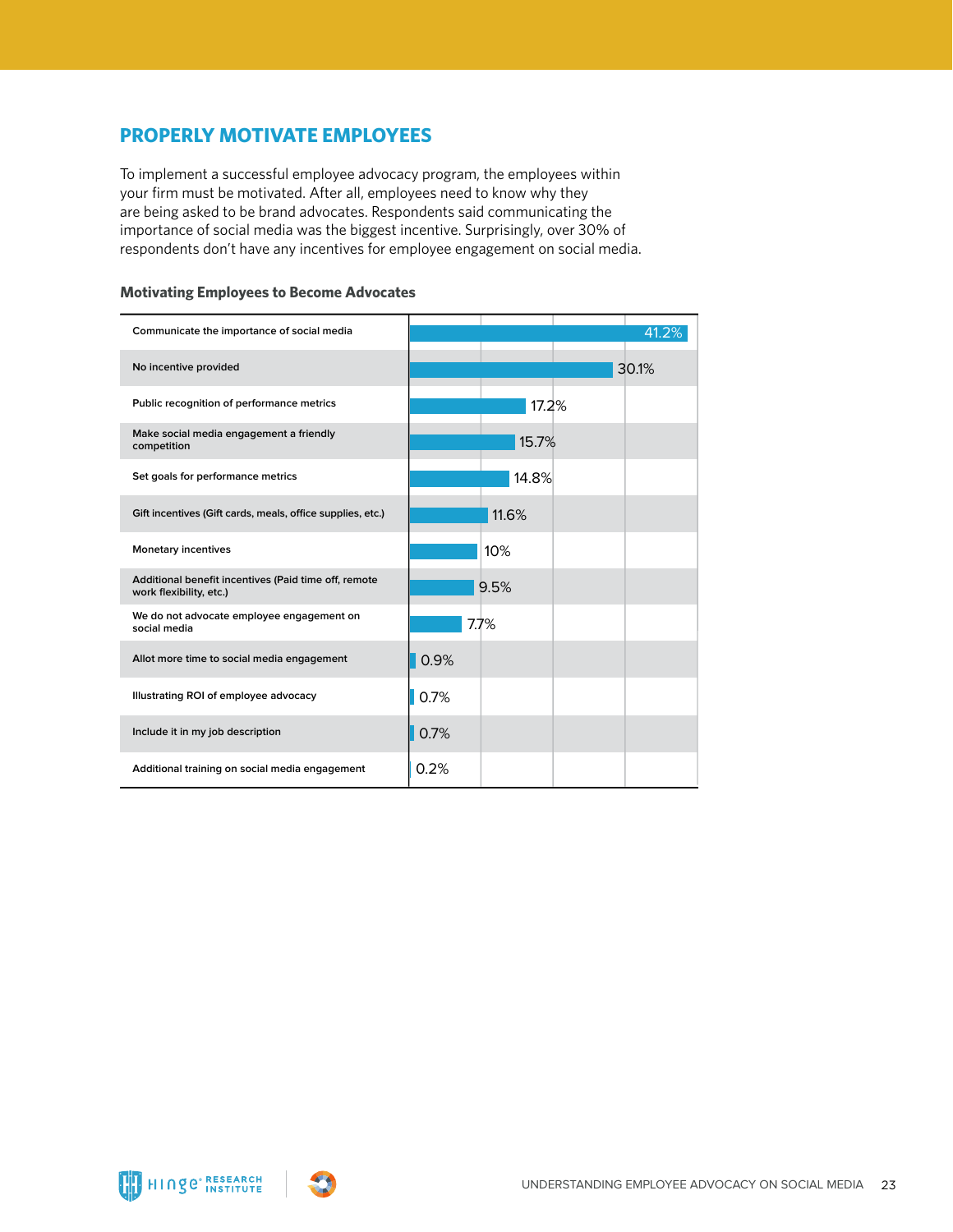# ABOUT HINGE RESEARCH INSTITUTE

The **Hinge Research Institute** is a division of Hinge dedicated to studying highgrowth professional services firms and their clients. We collect data and analyze marketplace trends to discover why some firms grow much faster than average while spending less on marketing. Our mission is to share this knowledge so that every professional services firm can prosper.

We invite you to explore our full library of research reports, books, and other publications at: [www.hingemarketing.com/library](http://www.hingemarketing.com/library)

For more information about the Hinge Research Institute, please contact:

**Research Director** Lee W. Frederiksen, Ph.D. lfrederiksen@hingemarketing.com 703 391 8870



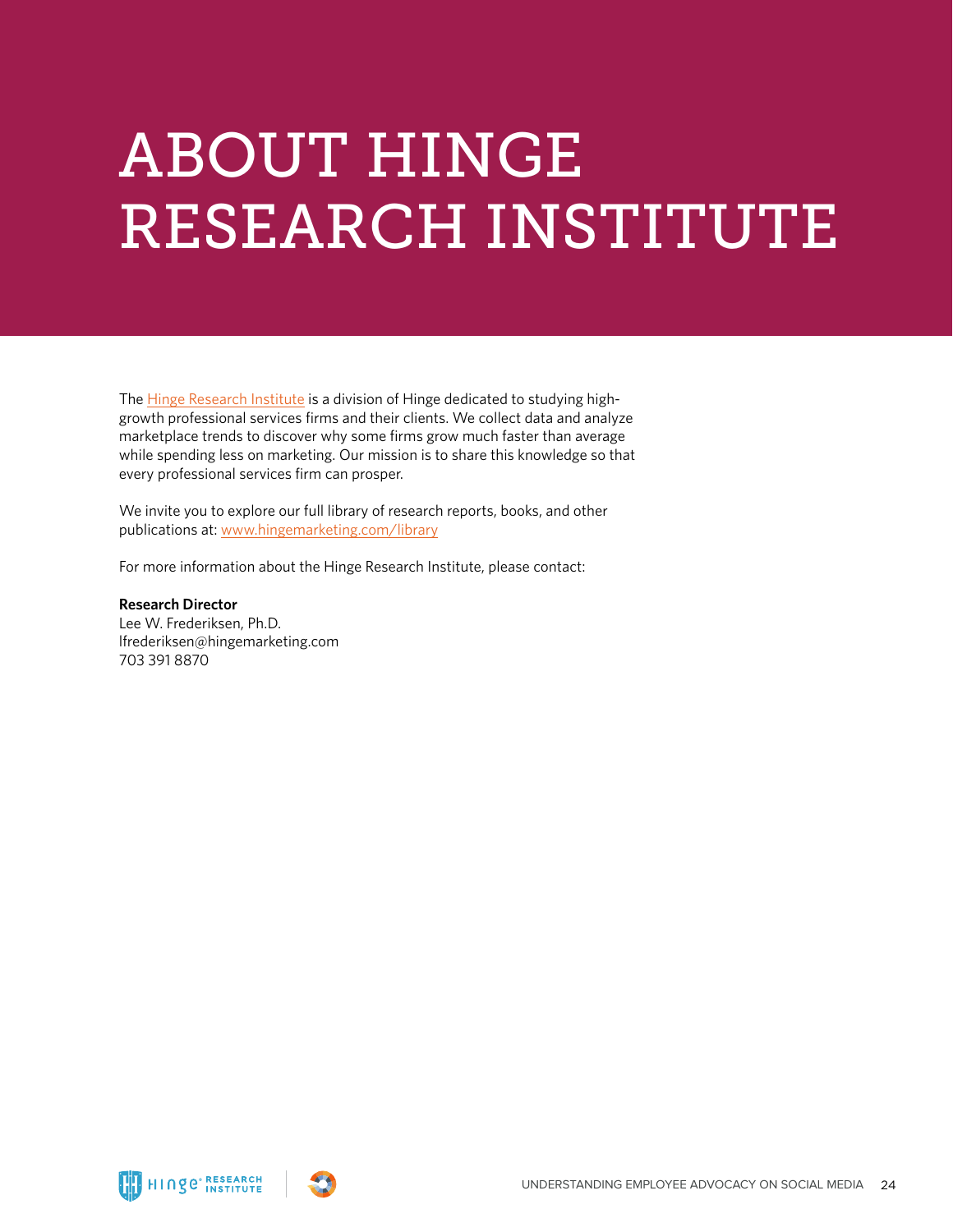## **ABOUT SOCIAL MEDIA TODAY**

Social Media Today is an independent online media and events company for professionals in marketing, social business, communication, customer experience, content marketing and digital strategy, or any other discipline where a thorough understanding of social media is mission-critical.

The Social Shake-Up conferences are global events that bring together the world's biggest brands and best thinkers to talk about the impact of social and global collaboration on today's business. SocialMediaToday.com is published by Social Media Today LLC.





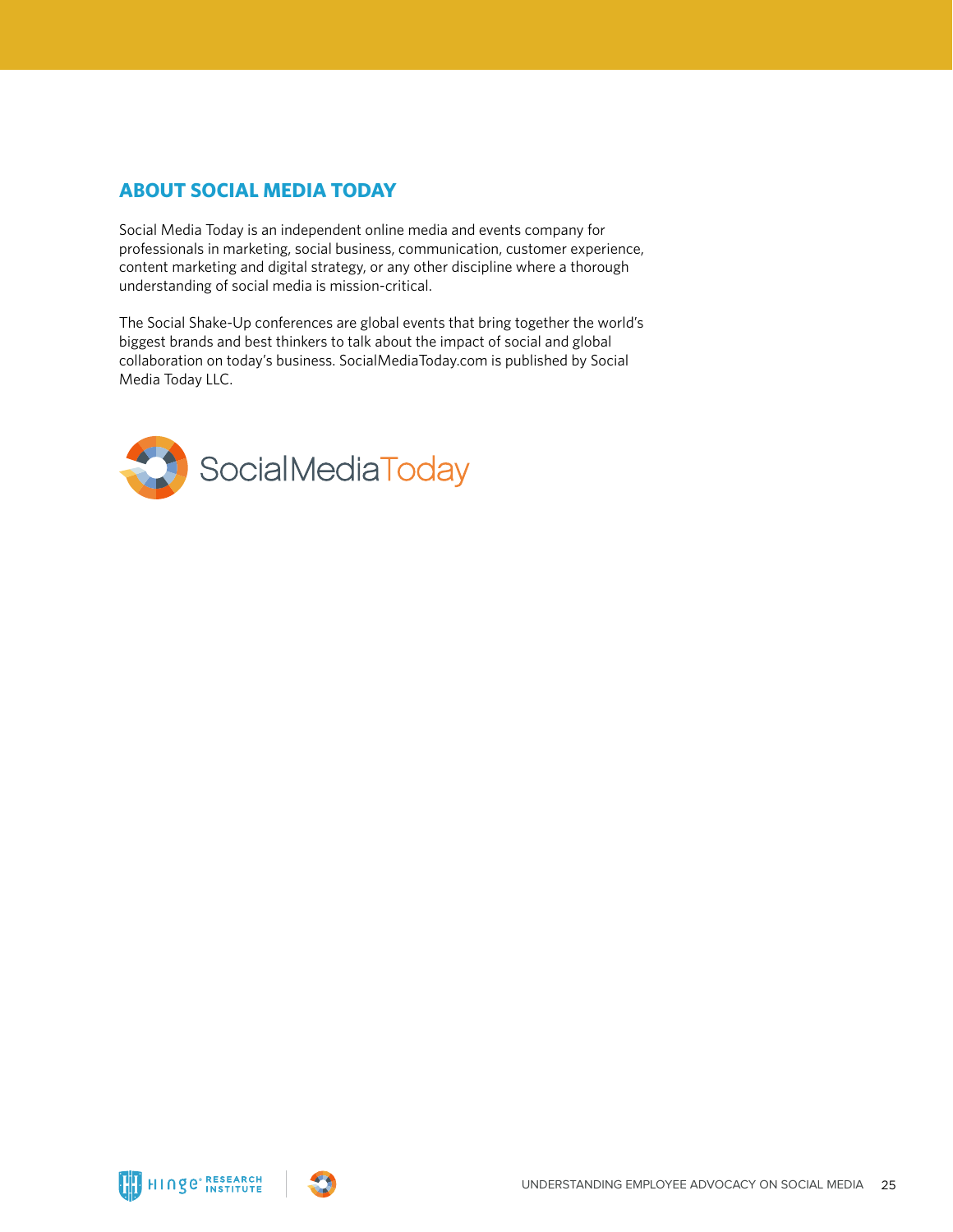# HOW WE CAN HELP

### **Visible Expert® Program**

Designed to help individuals cultivate an authoritative online presence in their area of expertise, the Visible Expert® Program delivers the tools and strategy required to build personal reputation and visibility in the marketplace. Based on extensive research, the Visible Expert® Program helps experts become recognized industry leaders.

### **Visible Firm® Program**

Designed to deliver more referrals, higher profits, and faster growth, the Visible Firm® Program will build a powerful marketing platform to engage your audiences and build your visibility. Based on the most extensive research into high-growth firms ever conducted, the Visible Firm® Program will ground your marketing in science and leverage your firm's expertise to draw in the right audiences.

### **High Performance Website Program**

The High Performance Website Program makes your website into a leadgenerating machine — bundling a beautiful new site with a suite of powerful online tools. Designed from the ground up to attract the right visitors from search engines, a high performance site uses educational content, smart offers, and custom features to engage and convert qualified leads.

### **Branding Program**

Our Branding Program is designed to carry your firm's reputation confidently into the marketplace by giving you a suite of powerful branding tools. Based on extensive research and analysis, our branding strategies increase your firm's credibility and visibility in your industry. The services will also differentiate your firm and provide clear, compelling messages for each of your target audiences.

For more information, call 703 391 8870 or email us at [info@hingemarketing.com](mailto:info%40hingemarketing.com?subject=).

To find out how Hinge can help your professional services firm experience faster growth, contact us!

### **Hinge**

1851 Alexander Bell Drive Suite 350 Reston, VA 20191

703 391 8870 [info@hingemarketing.com](mailto:info%40hingemarketing.com?subject=)